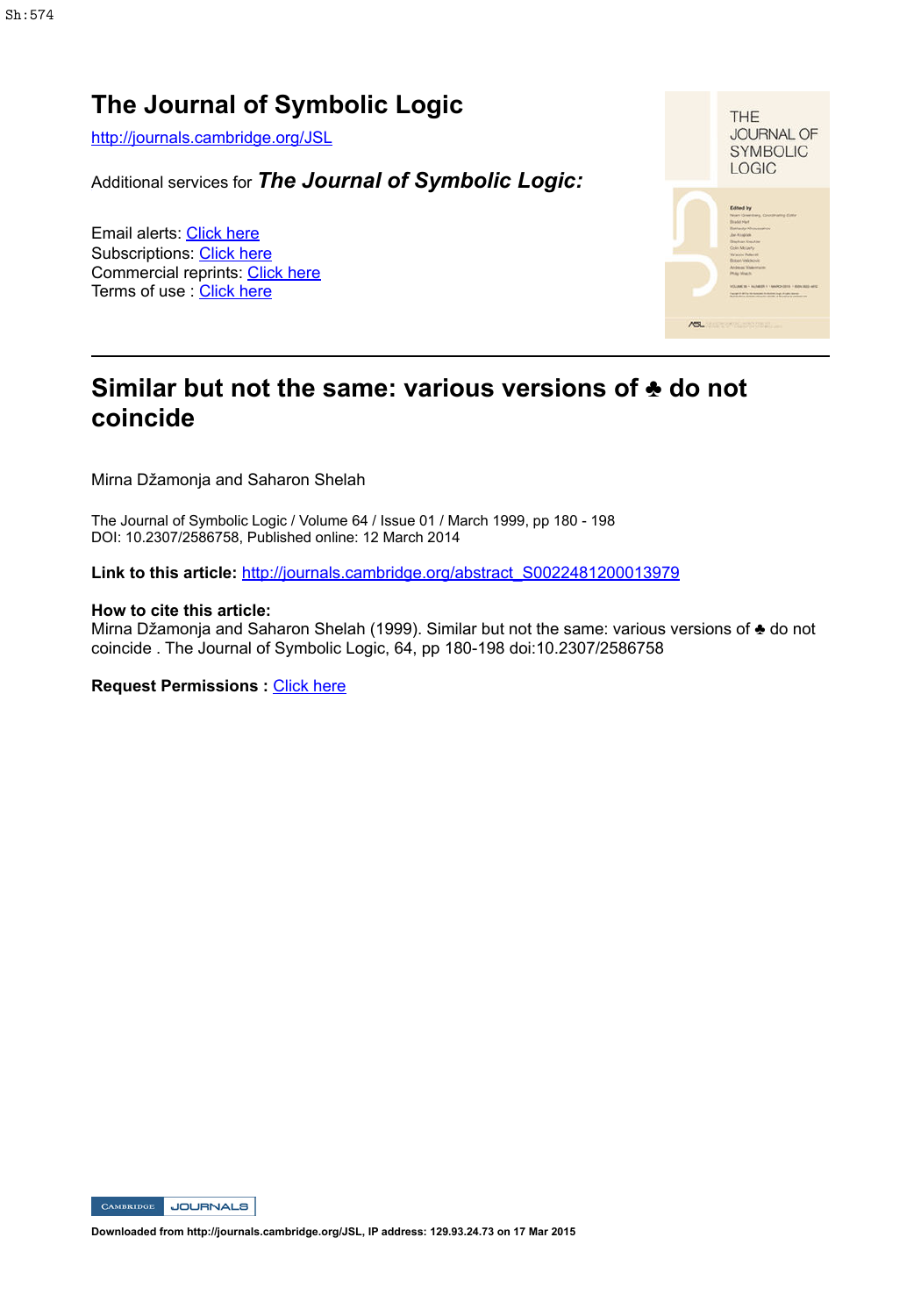THE JOURNAL OF SYMBOLIC LOGIC Volume 64. Number 1. March 1999

# SIMILAR BUT NOT THE SAME: VARIOUS VERSIONS OF  $\clubsuit$  DO NOT COINCIDE

#### MIRNA DŽAMONJA AND SAHARON SHELAH

Abstract. We consider various versions of the £ principle. This principle is a known consequence of  $\diamondsuit$ . It is well known that  $\diamondsuit$  is not sensitive to minor changes in its definition, e.g., changing the guessing requirement form "guessing exactly" to "guessing modulo a finite set". We show however, that this is not true for A. We consider some other variants of *A* as well.

**§1. Introduction.** In this paper we consider various natural variants of *X* principle. We answer questions of S. Fuchino and M. Rajagopalan.

The principle was introduced by A. Ostaszewski in [7]. It is easy to see that  $\clubsuit$ follows from  $\Diamond$ , and in fact it is true that  $\Diamond$  is equivalent to  $\clubsuit$  + CH, by an argument of K. Devlin presented in [7]. By ([10, §5])  $\diamond$  and  $\clubsuit$  are not equivalent, that is, it is consistent to have  $\clubsuit$  without having CH. Subsequently J. Baumgartner, in an unpublished note, gave an alternative proof, via a forcing which does not collapse  $\aleph_1$  (unlike the forcing in [10]). P. Komjáth [5], continuing the proof in [10, §5] proved it consistent to have MA for countable partial orderings  $+\neg CH$ , and  $\clubsuit$ . Then S. Fuchino, S. Shelah and L. Soukup [2] proved the same, without collapsing Ni.

The original R. Jensen's formulation of  $\Diamond$  ([3]) is about the existence of a sequence  $\langle A_{\delta} : \delta < \omega_1 \rangle$  such that every  $A_{\delta}$  is an unbounded subset of  $\delta$ , and for every  $A \in [\omega_1]^{N_1}$ , we have  $A \cap \delta = A_\delta$  stationarily often. Many equivalent reformulations can be obtained by using coding techniques (see [6]). As a well known example, we mention K. Kunen's proof ([6]) that  $\diamondsuit^-$  is equivalent to  $\diamondsuit$ . Here  $\diamondsuit^-$  is the version of  $\diamond$  which says that there is a sequence

$$
\langle \{A_n^{\delta} : n < \omega \} : \delta < \omega_1 \rangle,
$$

each  $A_n^{\delta} \subseteq \delta$ , and for every  $A \in [\omega_1]^{\aleph_1}$ , we stationarily often have that  $A \cap \delta = A_n^{\delta}$ for some *n.* 

© 1999. Association for Symbolic Logic 0022-4812/99/6401 -0013/S2.90

Received November 24, 1996; revised May 7, 1997.

This publication is numbered [F128]=[DjSh 574] in the list of publications of Saharon Shelah. The authors wish to thank the Basic Research Foundation of the Israel Academy of Science for the support via their grant number 0327398. In addition, Mirna Džamonja would like to thank the Hebrew University of Jerusalem and the Lady Davis Foundation for the Forchheimer Postdoctoral Fellowship for the year 1994-1995 when most of the research for this paper was done. The paper was distributed in November 1995.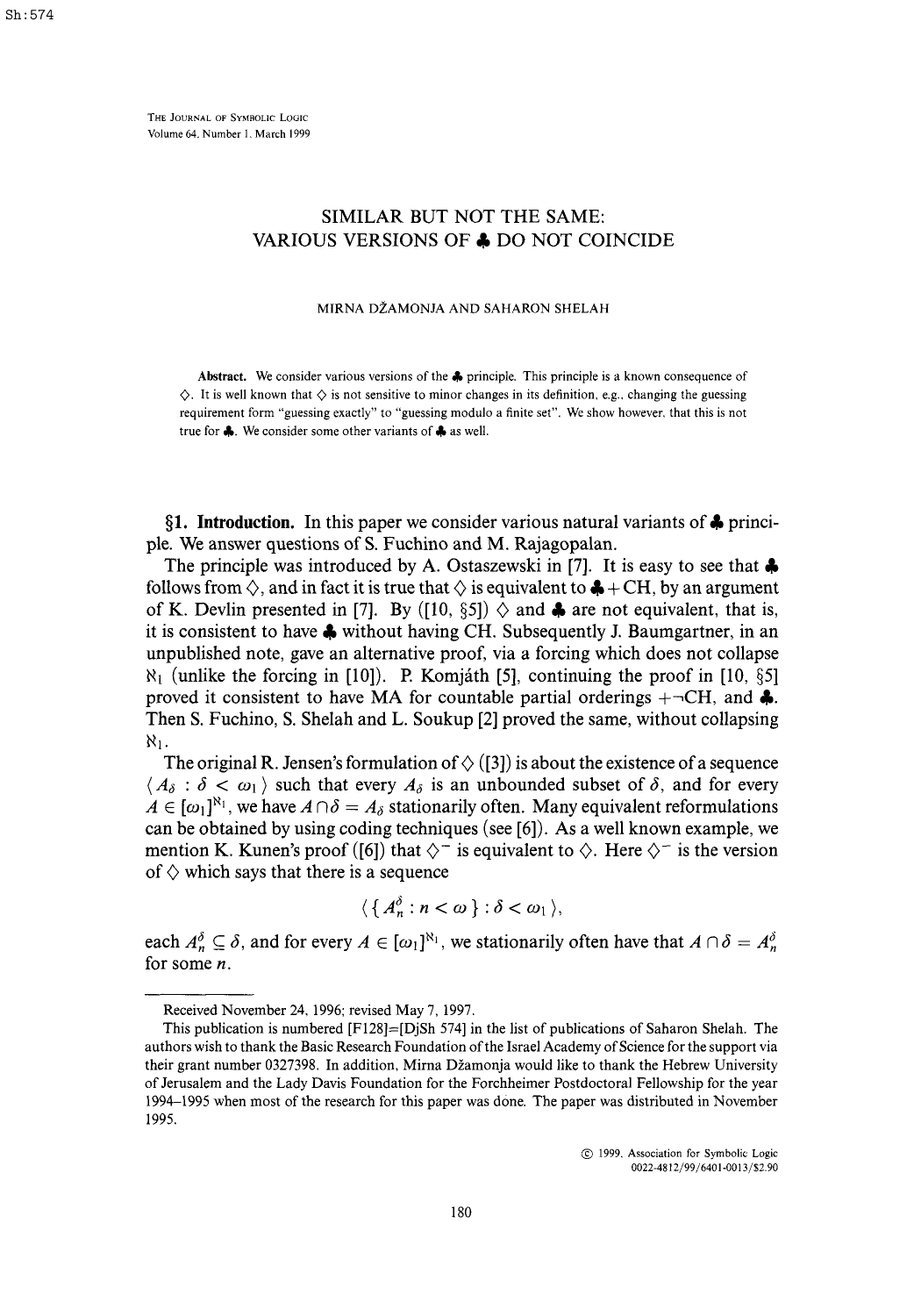We consider the question asking if  $\clubsuit$  has a similar invariance property. To be precise, we shall below formulate some versions of *Jft,* and ask if any two of them are equivalent. We are particularly interested in those versions of *Jk* which have the property that the parallel version of  $\diamondsuit$  is equivalent to  $\diamondsuit$ . The main result of the paper is that almost all of the  $\clubsuit$ -equivalences we considered, are consistently false.

Versions of  $\clubsuit$  which are weaker than the ones we consider, are already known to be weaker than  $\clubsuit$ . Namely, in his paper [4], I. Juhasz considers the principle  $\clubsuit'$ claiming the existence of a sequence

$$
\langle \langle A_n^{\delta} : n < \omega \rangle : \delta \text{ limit} < \omega_1 \rangle
$$

where for any  $\delta$  sets { $A_n^{\delta} : n < \omega$ } are disjoint, and such that for every  $A \in [\omega_1]^{N_1}$ there is  $\delta$  such that for all *n* we have  $\sup(A_n^{\delta} \cap \omega_1) = \delta$ . I. Juhasz shows that  $\clubsuit'$  is true in any extension by a Cohen real.

We heard of the question on the equivalence between  $\clubsuit$  and  $\clubsuit^{\bullet}$  from F. Tall, who heard it from J. Baumgartner. J. Baumgartner credited the question to F. Galvin, who credited it to M. Rajagopalan. And indeed, M. Rajagopalan asked this question in [8], where he introduced  $\clubsuit^{\bullet}$  (denoted there by  $\clubsuit_F$ ). In the same paper M. Rajagopalan also introduced  $\clubsuit^2$  (denoted there by  $\clubsuit^{\infty}$ ) and showed that CH +  $\clubsuit^2$ suffices to construct an Ostaszewski space. He also asked if  $\clubsuit^2$  was equivalent to  $\bullet$ . The answer is negative by Theorem 2.1 below.

Most of the other equivalence questions we consider here were first asked by S. Fuchino.

We now proceed to give the relevant definitions.

DEFINITION 1.1. We define the meaning of the principle  $\clubsuit_T^l$  for *l* ranging in  $\{0,1,2,\bullet\}$  and  $\Upsilon$  a limit ordinal  $\langle \omega_1, \dots, \omega_n \rangle$ . (If  $\Upsilon = \omega$  then we omit it from the notation.)

CASE 1.  $l=0$ .

For some stationary set  $S \subseteq \omega_1 \cap \text{LIM}$ , there is a sequence  $\langle A_\delta : \delta \in S \rangle$  such that

(a)  $A_{\delta}$  is an unbounded subset of  $\delta$ .

(b) otp $(A_\delta) = \Upsilon$ .

(c) For every unbounded  $A \subseteq \omega_1$ , there is a  $\delta$  such that  $A_{\delta} \subseteq A$ .

CASE 2.  $l = 1$ .

For some stationary subset *S* of  $\omega_1 \cap LIM$ , there is a sequence  $\langle A_\delta : \delta \in S \rangle$  such that

(a)  $A_{\delta}$  is an unbounded subset of  $\delta$ .

- (b) otp $(A_{\delta}) = \Upsilon$ .
- (c) For every unbounded  $A \subseteq \omega_1$ , there is a  $\delta$  such that  $|A_{\delta} \setminus A| < \aleph_0$ .

CASE 3.  $l = 2$ .

For some stationary  $S \subseteq \omega_1 \cap \text{LIM}$ , there is a sequence

$$
\langle \{A_n^{\delta} : n < \omega \} : \delta \in S \rangle
$$

such that

(a) Each  $A_n^o$  is an unbounded subset of  $\delta$ .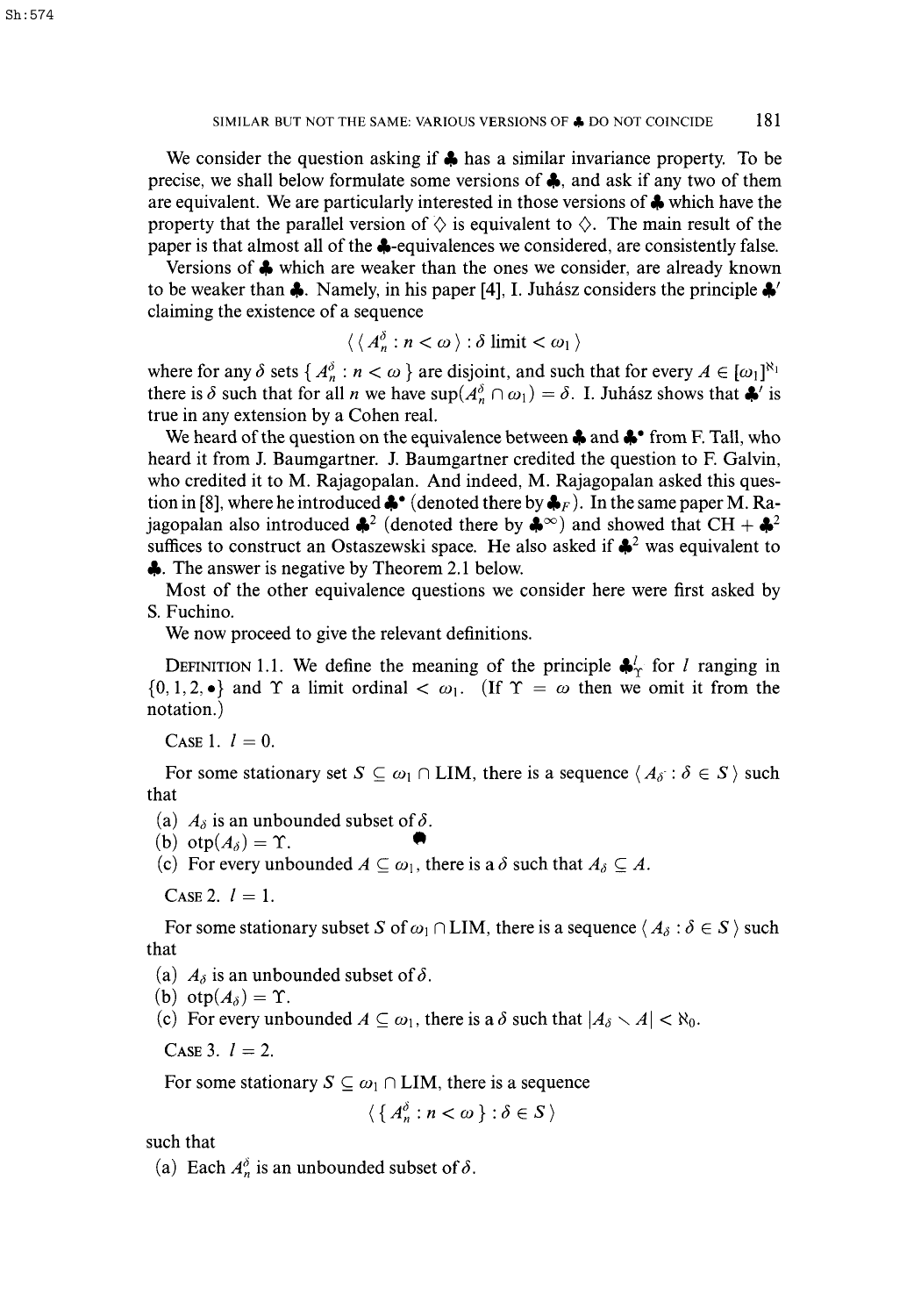(b) otp $(A_n^{\delta}) = \Upsilon$ .

(c) For every unbounded  $A \subseteq \omega_1$ , there is a *o* and an *n* such that  $A_n^{\omega} \subseteq A$ .

CASE 4.  $l = \bullet$ .

For some stationary set  $S \subseteq \omega_1 \cap \text{LIM}$ , there is a sequence

$$
\langle \{A_m^{\delta} : m \leq m^*(\delta) \} : \delta \in S \rangle
$$

such that

- (a) Each  $A_m^{\delta}$  is an unbounded subset of  $\delta$ .
- (b) otp $(A_m^{\delta}) = \Upsilon$ .
- (c) For every unbounded  $A \subseteq \omega_1$ , there is a  $\delta$  and an  $m \leq m^*(\delta)$  such that  $A_m^{\delta} \subseteq A$ .
- (d) For all relevant  $\delta$ , we have  $m^*(\delta) < \omega$ .

In the above, LIM stands for the class of limit ordinals.

REMARK 1.2.

(1) One could, of course, consider the previous definitions with  $\omega_1$  replaced by some other uncountable ordinal, in fact an uncountable regular cardinal. As our proofs only deal with  $\omega_1$ , we only formulate our definitions in the form given above.

Also, we could consider principles of the form  $\frac{d}{dx}(T)$  in which T is a stationary subset of  $\omega_1$  and parameter  $\delta$  in the above definitions is allowed to range only in T  $(i.e., S \cap T).$ 

(2) The definition that A. Ostaszewski [7] used for a  $\clubsuit$ -sequence  $\langle A_{\delta} : \delta \in S \rangle$ requires that for each  $A \in [\omega_1]^{\aleph_1}$  there is a stationary set of  $\delta$  such that  $A_\delta \subseteq A$ . It is well known that this is equivalent to our definition of  $\clubsuit^0$ . Hence  $\clubsuit^0$  is the usual  $\clubsuit$ principle of Ostaszewski, and we shall often omit the superscript 0 when discussing this principle, and freely use the equivalence between the definitions.

It is obvious that  $\clubsuit^0_\Upsilon \Longrightarrow \clubsuit^1_\Upsilon \Longrightarrow \clubsuit^2_\Upsilon$ , and that  $\clubsuit^0_\Upsilon \Longrightarrow \clubsuit^*_{\Upsilon} \Longrightarrow \clubsuit^2_\Upsilon$ . The result of the first Sections 2 and 3 of the paper is that, except for the following simple theorem, the above are the only implications that can be drawn.

THEOREM 1.3.

- (1) Suppose that  $\Upsilon_1$ ,  $\Upsilon_2 < \omega_1$  are limit ordinals and that  $\clubsuit_{\Upsilon_1}$  and  $\clubsuit_{\Upsilon_2}$  both hold. *Then*  $\clubsuit_{\Upsilon_1 \cdot \Upsilon_2}$  holds.
- (2)  $\clubsuit_{T_1 \cdot T_2} \Longrightarrow \clubsuit_{T_1}$  for  $\Upsilon_1$  limit  $<\omega_1$  and  $\Upsilon_2 < \omega_1$ . Similarly for the other versions *of* ^ *considered.*

PROOF.

(1) Let  $\langle A^l_\delta : \delta \in S_l \rangle$  for  $l = 1, 2$  exemplify  $\clubsuit_{\Upsilon_l}$ . For  $\delta \in \lim(S_1) \cap S_2$  we let

$$
\mathbf{B}_{\delta} \stackrel{\text{def}}{=} \bigcup_{\alpha \in A_{\delta}^2} A_{\alpha}^1.
$$

Hence  $B_{\delta}$  is an unbounded subset of  $\delta$ .

Suppose that  $A \in [\omega_1]^{\aleph_1}$ . For each  $\alpha < \omega_1$ , the set  $A \setminus \alpha$  is an unbounded subset of  $\omega_1$ , hence contains stationarily many  $A_\delta^1$  as subsets. So we can find an unbounded subset  $T_1 = T_1[A]$  of  $S_1$  such that

$$
\alpha\in T_1\Longrightarrow A_\alpha^1\subseteq A\smallsetminus\sup(T_1\cap\alpha).
$$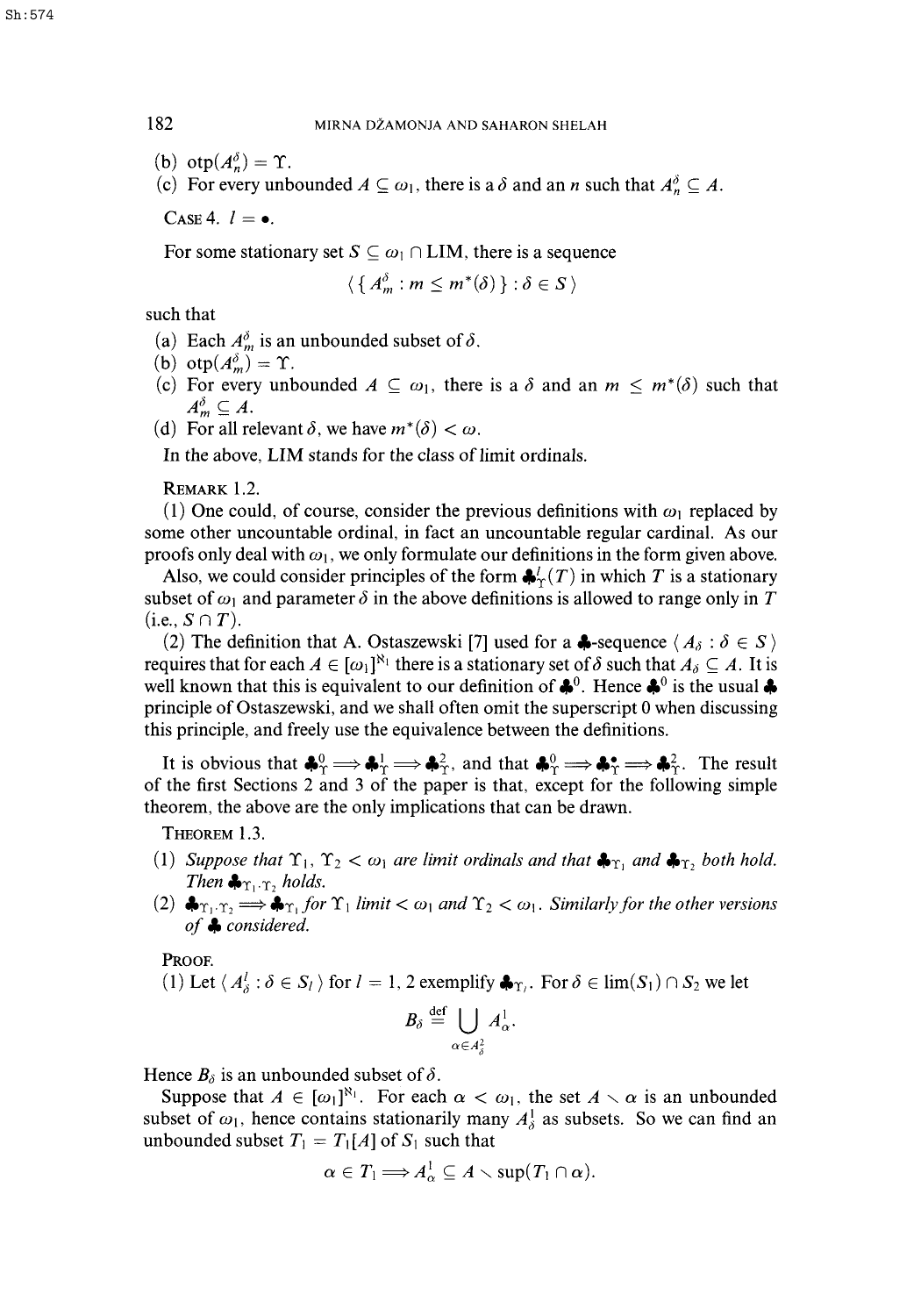Now we can find a  $\delta \in \lim(S_1) \cap S_2$  such that  $A_{\delta}^2 \subseteq T_1$ . Hence  $B_{\delta} \subseteq A$  and  $B_{\delta}$  is unbounded in  $\delta$ . Moreover,  $otp(B_{\delta}) = \Upsilon_1 \cdot \Upsilon_2$ .

We have shown that  $\langle B_\delta : \delta \in \lim(S_1) \cap S_2 \& \text{otp}(B_\delta) = \Upsilon_1 \cdot \Upsilon_2$  ) witnesses that  $\clubsuit_{\Upsilon_1,\Upsilon_2}$  holds (note that the fact that the set of relevant  $\delta$  is stationary follows from the previous paragraph).

(2) Easy.  $\Box$ 

The questions considered in the paper are answered using the same basic technique, with some changes in the definition of the particular forcing used. A detailed explanation of the technique and the way it is used to prove that  $\clubsuit^1$  does not imply  $\clubsuit^0$ , is given in §2. The changes needed to obtain the other two theorems are presented at the end of §2 and in §3.

# §2. Consistency of  $\clubsuit^1$  and  $\neg \clubsuit^0$ .

THEOREM 2.1.  $CON(*^1 + \neg *).$ 

PROOF. Throughout the proof,  $\chi$  is a fixed large enough regular cardinal. We start with a model *V* of ZFC such that

$$
V \models \diamondsuit(\omega_1) + 2^{\aleph_1} = \aleph_2,
$$

and use an iteration  $\bar{Q} = \langle P_{\alpha}, Q_{\beta} : \alpha \leq \omega_2 \otimes \beta < \omega_2 \rangle$ . The iteration is defined in the following definition.

DEFINITION 2.2.

(1) By a candidate for a  $\clubsuit$ , we mean a sequence of the form  $\langle A_\delta : \delta < \omega_1 \text{ limit} \rangle$ , such that  $A_{\delta}$  is an unbounded subset of  $\delta$ , with  $otp(A_{\delta}) = \omega$ .

(2) In  $V$ , we fix a continuously increasing sequence of countable elementary submodels of  $(\mathcal{H}(\chi), \in, \lt^*_{\gamma})$ , call it  $\bar{\bar{N}} = \langle N_i^0 : i \lt \omega_1 \rangle$ , such that

$$
\mathscr{H}(\aleph_1) \subseteq \bigcup_{i < \omega_1} N_i^0
$$

(this is possible by CH), and  $\langle N_j^0 : j \le i \rangle \in N_i^0$  for  $i < \omega_1$ .

(3) During the iteration, we do a bookkeeping which hands us candidates for  $\clubsuit$ .

(4) Suppose that  $\beta < \omega_2$ , and let us define  $Q_\beta$ , while working in  $V^{P_\beta}$ .

(a) Suppose that CH holds in  $V^{P_\beta}$  and the bookkeeping gives us a sequence  $\overline{A}^{\beta} = \langle A_{\delta}^{\beta} : \delta < \omega_1 \text{ a limit ordinal } \rangle$  which is a candidate for **4**. For some club  $E_\beta$  of  $\omega_1$  we choose a continuously increasing sequence  $\bar{N}^\beta = \langle N_i^\beta : i \in E_\beta \rangle$  of countable elementary submodels of  $(\mathcal{H}(\chi), \in, \lt^*_{\gamma})$ , such that we have

$$
\mathscr{H}(\aleph_1)\subseteq\bigcup_{i\in E_\beta}N_i^\beta,
$$

and such that for every  $i \in E_\beta$  we have  $N_i^\beta \cap V = N_i^0$ , while

$$
\langle N_j^{\beta} : j \leq i \rangle \in N_{\min(E_{\beta} \setminus (i+1))}^{\beta}.
$$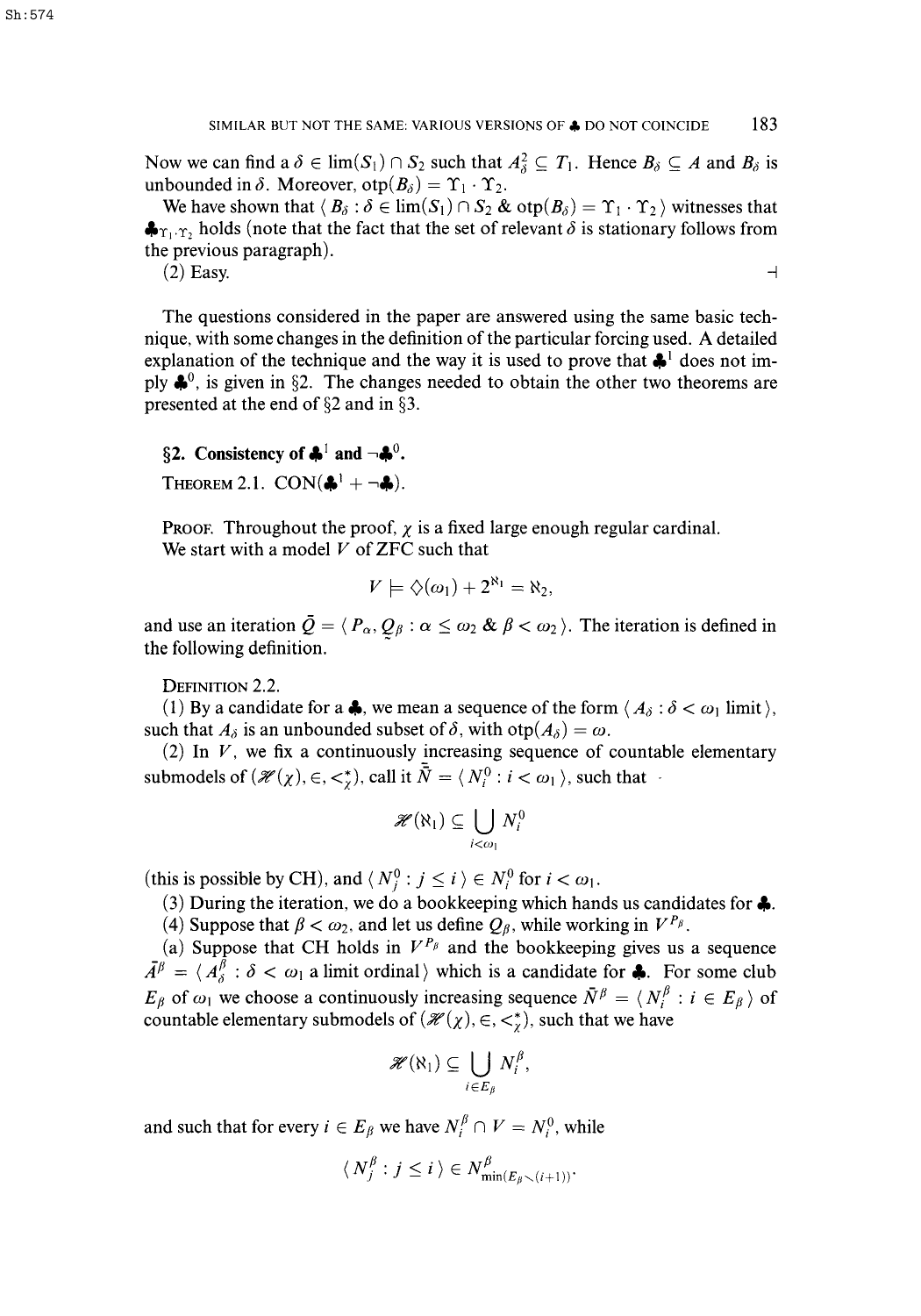Furthermore,  $\bar{A}^{\beta} \in N^{\beta}_{\min(E_{\alpha})}$ . Then  $Q_{\beta} = Q_{\beta_{\bar{A}S^{\beta}}}$  is defined by

$$
Q_{\beta} \stackrel{\text{def}}{=} \{ f : (i) \ f \text{ is a partial function from } \omega_1 \text{ to } \{0, 1\}
$$
  
\n(ii)  $\text{otp}(\text{Dom}(f)) < \omega^{\omega}$   
\n(iii)  $f \mid (N_i^{\beta} \cap \omega_1) \in N_{\min(E_{\beta} \setminus (i+1))}^{\beta}, \text{ for } i \in E_{\beta}$   
\n(iv)  $f^{-1}(\{1\}) \cap A_{\delta}^{\beta} = \emptyset \Longrightarrow |\text{Dom}(f) \cap A_{\delta}^{\beta}| < \aleph_0$   
\n(v)  $f \in V \}.$ 

(b) If  $\neg$ CH, then  $Q_\beta = \emptyset$ . (Of course, our situation will be such that this case never occurs.)

In  $Q_{\alpha}$ , the order is given by

 $\mathbf{a}$ 

$$
f \leq g \iff g
$$
 extends f as a function.

(5) For  $\alpha \leq \omega_2$ , we define inductively

$$
P_{\alpha} \stackrel{\text{det}}{=} \{ p : \text{Dom}(p) \in [\alpha]^{\leq \aleph_0} \& (\forall \beta \in \text{Dom}(p))
$$

 $(p(\beta))$  is a canonical hereditarily countable over Ord

*P<sub>β</sub>*-name of a member of  $Q_\beta$ , and  $p \upharpoonright \beta \Vdash_{P_\beta} {^\alpha p(\beta) \in Q_\beta" }$ .

The order in  $P_{\alpha}$  is given by

$$
p \le q \iff (i) \text{ Dom}(p) \subseteq \text{Dom}(q).
$$
  
(ii) For all  $\beta \le \alpha$ , we have  $q \upharpoonright \beta \Vdash "p(\beta) \le q(\beta)$ ".  
(iii)  $\{ \gamma \in \text{Dom}(p) : p(\gamma) \ne q(\gamma) \}$  is finite.

DEFINITION 2.3. Suppose  $\alpha \leq \omega_2$ , and  $p \leq q \in P_\alpha$ . Then

- (1) We say that *q purely extends p*, if  $q \upharpoonright Dom(p) = p$ . We write  $p \leq_{pr} q$ .
- (2) We say that *q apurely extends p*, if  $Dom(p) = Dom(q)$ . We write  $p \leq_{apr} q$ .
- (3) The meaning of  $p \geq_{pr} q$  and  $p \geq_{apr} q$  is defined in the obvious way.

DEFINITION 2.4. Suppose that  $\gamma < \omega_1$ . A forcing notion *P* is said to be *purely y -proper* if:

For every  $p \in P$  and a continuously increasing sequence  $\langle N_i : i \leq \gamma \rangle$ of countable elementary submodels of  $(\mathcal{H}(\chi), \in, \lt^*_\chi)$  with  $p, P \in N_0$ ,  $\langle N_j : j \le i \rangle \in N_{i+1}$ , there is a  $q \ge_{pr} p$  which is  $(N_i, P)$ -generic for all  $i \leq \gamma$ .

FACT 2.5. *A ccc forcing notion is purely y-proper for every*  $\gamma < \omega_1$ *.* 

PROOF OF THE FACT. This is because every condition in a *ccc* forcing is generic, see [9, III, 2.6 and 2.9].

### **General facts about the iterations like the one we are using.**

FACT 2.6. *Iterations with the support we are using, have the following general properties:* 

(1)  $\alpha \leq \beta \Longrightarrow P_{\alpha} \subseteq P_{\beta}$  as ordered sets.

(2)  $(\alpha \leq \beta \& q \in P_\beta) \Longrightarrow (q \alpha \in P_\alpha \& q \alpha \leq q).$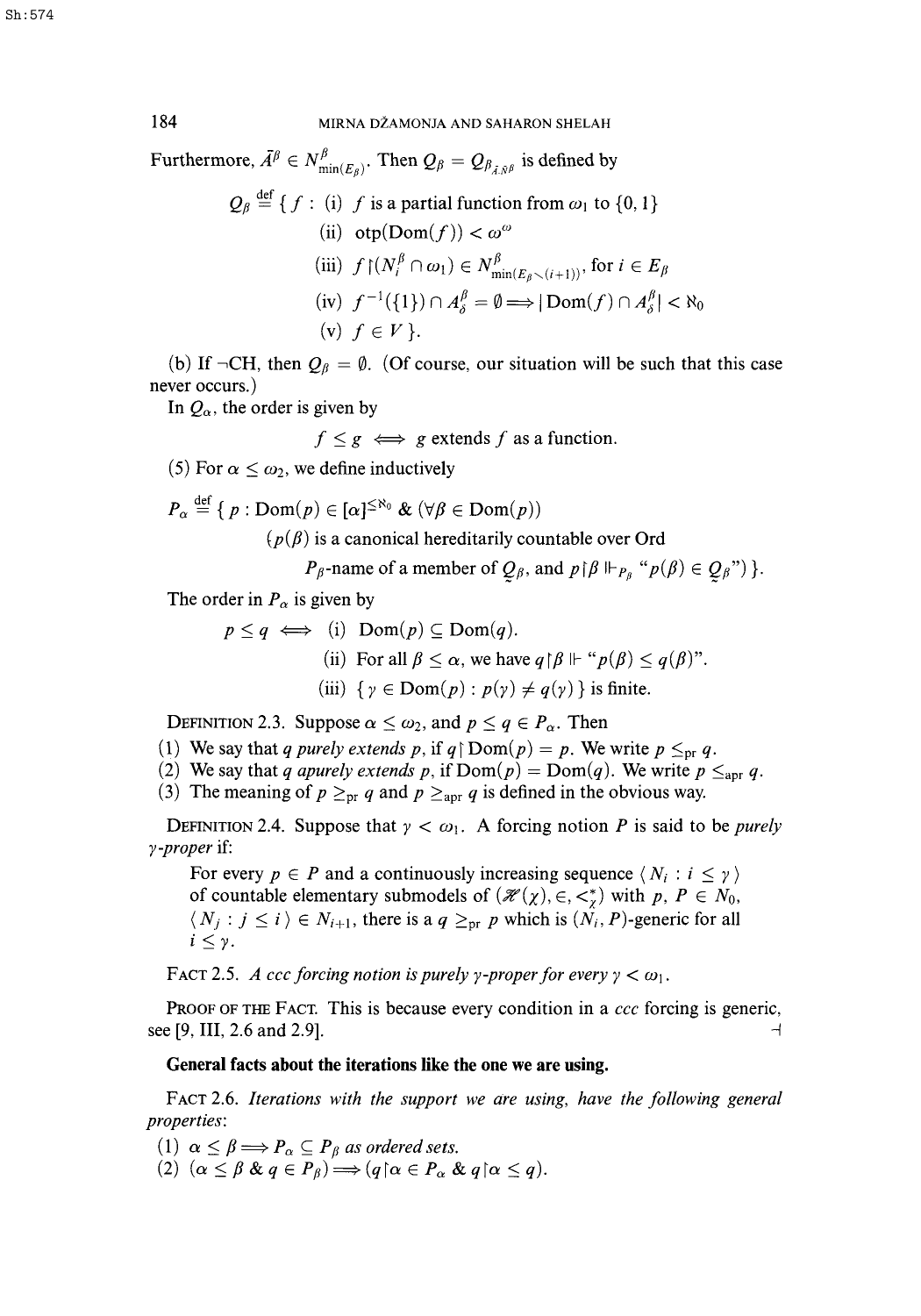Sh:574

- (3)  $(\alpha \leq \beta \& p \in P_{\beta} \& p \land \alpha \leq q \in P_{\alpha}) \Longrightarrow q \cup (p \land (\alpha, \beta)) \in P_{\beta}$  is the least upper *bound of p andq.*
- (4) If  $\alpha < \beta$ , then  $P_{\alpha} \ll P_{\beta}$ . Hence,  $G_{P_{\alpha+1}}/G_{P_{\alpha}}$  gives rise to a directed subset of  $Q_{\alpha}$  over  $V[G_{P_{\alpha}}].$
- (5) If  $\langle p_i : i < i^* < \omega_1 \rangle$  is a  $\leq_{pr}$ -increasing sequence in  $P_{\alpha^*}$  for some  $\alpha^* \leq \omega_2$ , then  $p \stackrel{\text{def}}{=} \bigcup_{i < i^*} p_i$  is a condition in  $P_{\alpha^*}$  and for every  $i < i^*$  we have  $p_i \leq_{pr} p$ .<br>*Properties as a property of the interpretient* Mercenary for any  $y_i \leq q$ , many
- (6) Pure properness is preserved by the iteration. Moreover, for any  $\gamma < \omega_1$ , pure *y-properness is preserved by the iteration.*

PROOF OF THE FACT.

 $(1)$ – $(5)$  Just checking.

(6) The statement follows from some more general facts proved in [9, XIV]. A direct proof can be given along the lines of the proof that countable support iterations preserve properness,  $[9, III, 3.2]$ .

#### **Back to our specific iteration.**

CLAIM 2.7. Suppose  $\alpha^* < \omega_2$ . In  $V^{P_{\alpha^*}}$ , the forcing  $Q_{\alpha^*}$  has the ccc. Moreover, it *has the property of Knaster.* 

PROOF OF THE CLAIM. We fix such an  $\alpha^*$  and work in  $V^{P_{\alpha^*}}$ . We assume CH, as otherwise we have defined  $Q_{\alpha^*}$  as an empty set.

Hence sequences  $\bar{N}^{\alpha^*} \stackrel{\text{def}}{=} \langle N_i^{\alpha^*} : i \in E_{\alpha^*} \rangle$  and  $\langle A_{\delta}^{\alpha^*} : \delta < \omega_1 \text{ limit} \rangle$  are given. Let

$$
E \stackrel{\text{def}}{=} \{ \delta \in E_{\alpha^*} : N_{\delta}^{\alpha_*} \cap \omega_1 = \delta \},
$$

so *E* is a club of  $\omega_1$ . Suppose that  $q_\alpha \in Q_{\alpha^*}$  for  $\alpha < \omega_1$  are given. Let

 $A \stackrel{\text{def}}{=} \{ \delta \in E : \text{for some } \alpha \in E \setminus \delta \text{ we have } \delta > \sup(\delta \cap \text{Dom}(q_{\alpha})) \}.$ 

*A* contains a final segment of  $\operatorname{acc}(E)$ , as otherwise we can find an increasing sequence  $\langle \delta_i : i < \omega^{\omega} \rangle$  from  $\mathrm{acc}(E) \setminus A$ . Choose  $\alpha \geq \sup\{\delta_i : i < \omega^{\omega}\}\$  with  $\alpha \in E$ . Hence for all  $i < \omega^{\omega}$  we have that  $\delta_i = \sup[Dom(q_{\alpha}) \cap \delta_i]$ , which is in contradiction with  $otp(Dom(q<sub>\alpha</sub>)) < \omega^{\omega}$ .

Let *C* be a club such that  $A \supseteq C$ . For  $\delta \in C$ , we fix an ordinal  $\alpha_{\delta}$  witnessing that  $\delta \in A$ . So  $\alpha_{\delta} \in E \setminus \delta$  and  $\delta > \sup(\delta \cap \text{Dom}(q_{\alpha_{\delta}})).$ 

For  $\delta \in C$ , let  $g(\delta)$  be defined as the minimal ordinal  $\in E$  such that  $q_{\alpha_{\delta}} \in N^{\alpha_{*}}_{\sigma(\delta)}$ (note that g is well defined). Hence, the set of  $\delta \in C$  which are closed under g, is a club of  $\omega_1$ . Call this club  $C_1$ .

Note that there is a stationary  $S \subseteq C_1$  such that for some  $\xi^*$  we have

 $\delta \in S \Longrightarrow \sup(\delta \cap \text{Dom}(q_{\alpha_{\delta}})) = \xi^*.$ 

Now notice that for  $\delta_1 < \delta_2 \in C_1$ , we have

$$
\mathrm{Dom}(q_{\alpha_{\delta_1}}) \subseteq N_{\alpha_{\delta_2}}^{\alpha^*} \cap \omega_1 = \alpha_{\delta_2}.
$$

So, if  $\delta_1 < \delta_2 \in S$ , we have

$$
\text{Dom}(q_{\alpha_{\delta_1}}) \cap \text{Dom}(q_{\alpha_{\delta_2}}) \subseteq \alpha_{\delta_2} \cap \text{Dom}(q_{\alpha_{\delta_2}}) \subseteq \xi^*.
$$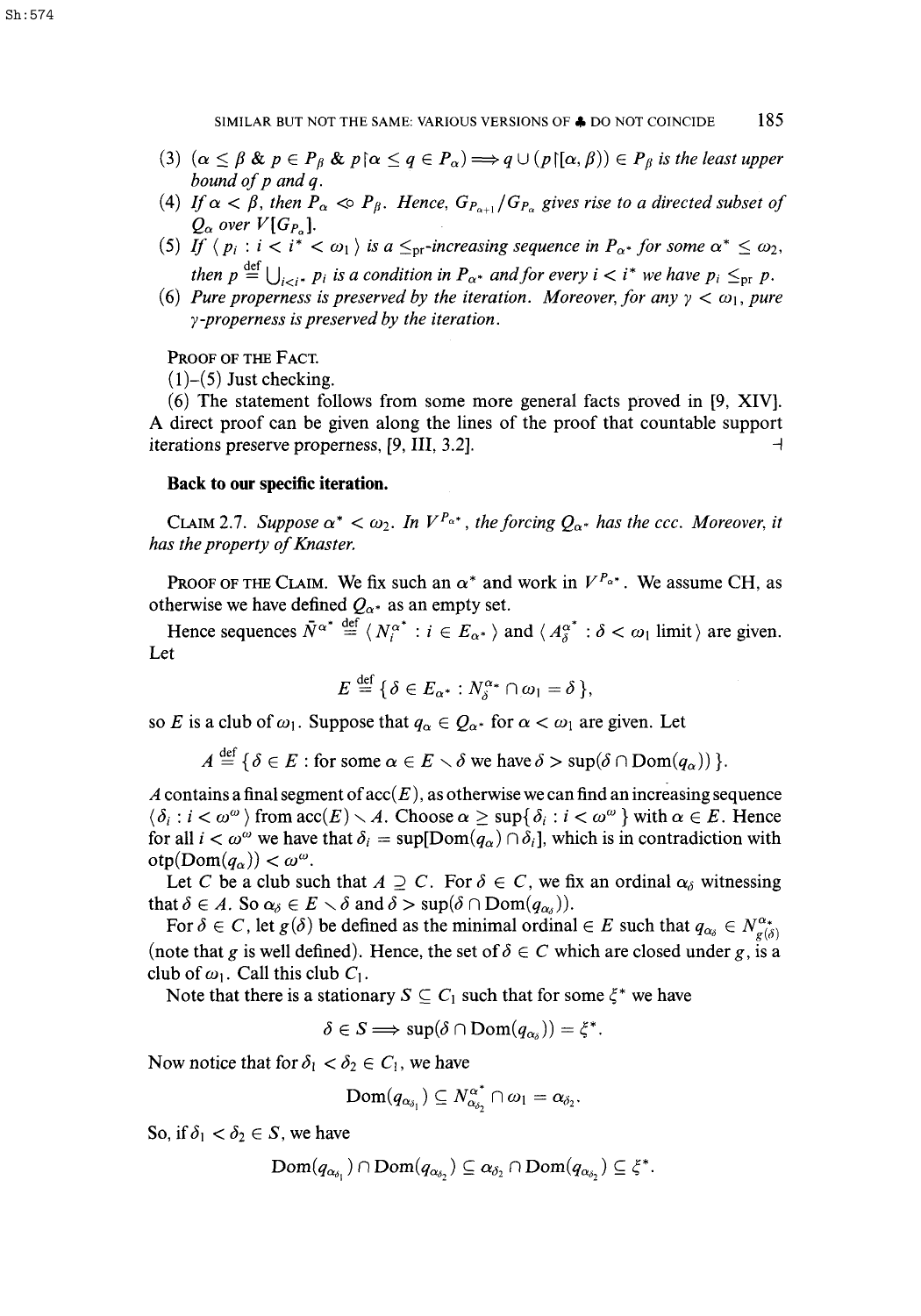Now let  $\delta^* \stackrel{\text{def}}{=} \min(S)$ , so  $\delta^* > \xi^*$ . By (iii) in the definition of  $Q_{\alpha^*, \bar{N}^{\alpha^*}}$ , for every  $\delta \in S$  we have

$$
q_{\alpha_{\delta}}(\text{Dom}(q_{\alpha_{\delta}}) \cap \xi^*) = (q_{\alpha_{\delta}}(\text{Dom}(q_{\alpha_{\delta}}) \cap \delta^*))\xi^* \in N_{\min(E_{\alpha^*} \setminus (\delta^* + 1))}^{\alpha^*}.
$$

So, there are only countably many possibilities, hence we can find an uncountable set of  $\alpha_{\delta}$  such that  $q_{\alpha_{\delta}}$  are pairwise compatible.

REMARK 2.8. *ccc* orders like the one above were considered by Abraham, Rubin and Shelah in [1].

CONCLUSION 2.9. For all  $\alpha \leq \omega_2$ , the forcing  $P_\alpha$  is purely  $\gamma$ -proper for all  $\gamma < \omega_1$ .

[Why? By Fact 2.5, Fact 2.6 (6) and Claim 2.7.]

CLAIM 2.10. The following hold for every  $\alpha^* < \omega_2$ :

(1) In  $P_{\alpha^*}$ , if  $p \leq r$ , then for some unique q we have

 $p \leq_{\text{pr}} q \leq_{\text{apr}} r \& (\alpha \in \text{Dom}(q) \& q(\alpha) \neq r(\alpha) \Longrightarrow \alpha \in \text{Dom}(p)).$ 

- (2) The following is impossible in  $P_{\alpha^*}$ : *There is a sequence*  $\langle q_i : i < \omega_1 \rangle$  which is  $\leq_{\text{pr}}$ -increasing, but for which *there is an antichain*  $\langle r_i : i < \omega_1 \rangle$  *such that*  $q_i \leq_{\text{apr}} r_i$ *.*
- (3) If  $p \in P_{\alpha^*}$  and  $\tau$  is a  $P_{\alpha^*}$ -name of an ordinal, then there is  $q \in P_{\alpha^*}$  with  $p \leq_{\text{pr}} q$ , *and a countable antichain*  $I \subseteq \{r : q \leq_{\text{apr}} r\}$  predense above q, such that each  $\{r : q \leq_{\text{apr}} r\}$  predense above q, such that each  $r \in I$  *forces a value to*  $\tau$ *.*
- (4)  $\textit{If } \alpha^* < \omega_2 \textit{, then } \Vdash_{P_{\alpha^*}} \tilde{H} | Q_{\alpha^*} | = \aleph_1$ ".
- (5) If  $\alpha^* < \omega_2$ , then  $V^{P_{\alpha^*}} \models \text{CH}.$
- (6)  $Q_{\alpha^*}$  is closed under finite unions of functions which agree on their common *domain.*
- (7)  $V^{P_{\alpha^*}} \models 2^{\aleph_1} = \aleph_2.$
- (8)  $P_{\alpha^*}$  satisfies  $\aleph_2$ -cc.

PROOF OF THE CLAIM.

(1) Define *q* by  $q \stackrel{\text{def}}{=} p \cup (r \upharpoonright (\text{Dom}(r) \setminus \text{Dom}(p)).$ 

(2) We prove this by induction on  $\alpha^*$ . The case  $\alpha^* = 0$  is vacuous, and if  $\alpha^*$  is a successor ordinal, the statement easily follows from the fact that each  $Q_{\alpha}$  has the property of Knaster.

Suppose that  $\alpha^*$  is a limit ordinal and  $\langle q_i : i < \omega_1 \rangle$ ,  $\langle r_i : i < \omega_1 \rangle$  exemplify a contradiction to (2). For  $i < \omega_1$  let

$$
w_i \stackrel{\text{def}}{=} \{ \alpha \in \text{Dom}(q_i) : r_i(\alpha) \neq q_i(\alpha) \},
$$

hence  $w_i$  is a finite set. Without loss of generality, we can assume that sets  $w_i$  ( $i < \omega_1$ ) form a  $\Delta$ -system with root  $w^*$ . Let  $\beta^* \stackrel{\text{def}}{=} \text{Max}(w^*) + 1$ , so  $\beta^* < \alpha^*$ .

Now notice that

$$
\alpha \in \text{Dom}(r_i) \cap \text{Dom}(r_j) \& \neg(\Vdash_{P_\alpha} "r_i(\alpha), r_j(\alpha) \text{ are compatible")}
$$

implies that  $\alpha \in w^*$ , for any  $i, j < \omega_1$ . Hence,  $\langle q_i | \beta^* : i < \omega_1 \rangle$  and  $\langle r_i | \beta^* : i < \omega_1 \rangle$  $\langle \omega_1 \rangle$  exemplify that (2) fails at  $\beta^*$ , contradicting the induction hypothesis.

(3) We work in  $V^{P_{\alpha^*}}$ . Fix such p and  $\tau$ . Let J be an antichain predense above p, such that every  $r \in J$  forces a value to  $\tau$ .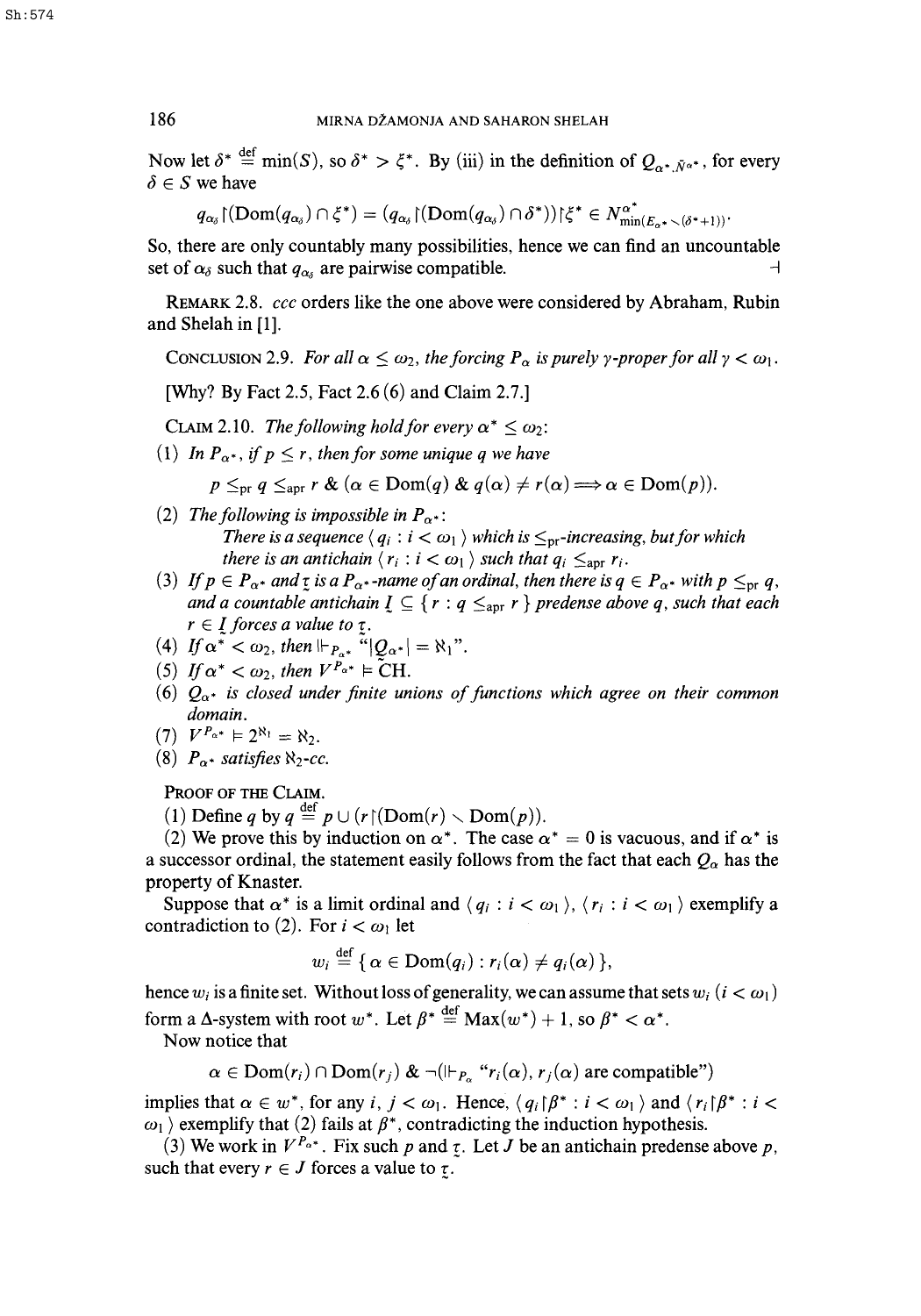We try to choose by induction on  $i < \omega_1$  conditions  $p_i, r_i$  such that

- $p_0 = p$ ,
- $j < i \Longrightarrow p_j \leq_{pr} p_i$ ,
- $\bullet$   $r_i \in J$ ,
- $p_i \leq_{\text{apr}} r_i$ ,
- $j < i \Longrightarrow r_i \perp r_j$ .

If we succeed, (2) is violated, a contradiction.

- So, we are stuck at some  $i^* < \omega_1$ . We can let  $q \stackrel{\text{def}}{=} p_{i^*}$  and  $I \stackrel{\text{def}}{=} \{r_i : i < i^* \}$ .
- (4) Obvious from the definition of  $Q_{\alpha^*}$ .
- (5) Can be proved by induction on  $\alpha^*$ , using (3) and (4).
- (6) Just check.

(7) Follows from the definition of  $P_{\alpha^*}$ , part (3) of this claim, and the fact that  $V \vDash 2^{\aleph_1} = \aleph_2$ .

(8) By 2.2(5) and part (4) of this claim (see [9, III, 4.1] for the analogue in the case of countable support iterations).

CLAIM 2.11. *It is possible to arrange the bookkeeping, so that*  $\Vdash_{P_{\omega_2}} \neg \clubsuit$ .

PROOF OF THE CLAIM. As usual, using Claim 2.10(7), it suffices to prove that for every  $\alpha^* < \omega_2$ , in  $V^{P_{\alpha^*}}$  we have

 $\mathbb{P}_{Q_{\alpha^*}}$  " $\langle A^{\alpha^*}_{\beta} : \delta < \omega_1 \rangle$  is not a **4**-sequence."

Let *G* be  $Q_{\alpha}$ -generic over  $V^{P_{\alpha^*}}$ , and let  $F \stackrel{\text{def}}{=} \bigcup G$ . Let  $A \stackrel{\text{def}}{=} F^{-1}(\{0\})$ . Suppose that  $A \supseteq A_8^{\alpha^*}$  for some  $\delta$ . Then for every  $f \in G$  we have  $f^{-1}(\{1\}) \cap A_8^{\alpha^*} = \emptyset$ , so  $|\text{Dom}(f) \cap A_{\delta}^{\alpha^*}| < \aleph_0$ .

However, the following is true:

SUBCLAIM 2.12. *The set* 

$$
\mathscr{I} \stackrel{\text{def}}{=} \{ f \in Q_{\alpha^*} : |\text{Dom}(f) \cap A_{\delta}^{\alpha^*}| = \aleph_0 \text{ or } f^{-1}(\{1\}) \cap A_{\delta}^{\alpha^*} \neq \emptyset \}
$$

is dense in  $Q_{\alpha^*}$ .

**PROOF OF THE SUBCLAIM.** Given  $f \in Q_{\alpha^*}$ . If  $Dom(f) \cap A_{\delta}^{\alpha^*}$  is infinite, then  $f \in \mathcal{F}$ . Otherwise, let  $\beta \stackrel{\text{def}}{=} \min(A_{\beta}^{\alpha^*}) \setminus \text{Dom}(f)$ . Let  $g \stackrel{\text{def}}{=} f \cup \{(\beta, 1)\}\text{, hence}$  $g \geq f$  and  $g \in \mathcal{I}$ .

We obtain a contradiction, hence *A* is not a superset of  $A_{\delta}^{\alpha^*}$ .

DEFINITION 2.13. Suppose that

(a)  $\gamma < \omega_1$ ,

- (b)  $\bar{N} = \langle N_i : i \leq \gamma \rangle$  is a continuous increasing sequence of countable elementary submodels of  $\langle \mathcal{H}(\chi), \in, \lt^*_{\gamma} \rangle$ ,
- (c)  $\bar{z}, \bar{Q} \in N_0$  and  $p \in P_{\omega_2} \cap N_0$ ,
- (d)  $p \Vdash " \underline{\tau} \in [\omega_1]^{\aleph_1}$ " and
- (e)  $\bar{N}((i + 1) \in N_{i+1}$  for  $i < \gamma$ .

We say that  $\epsilon \leq \gamma$  is *bad* for  $(\bar{N}, \tau, p, \bar{Q})$  if  $\epsilon$  is a limit ordinal, and there are no  $r_n$ ,  $\beta_n \in N_{\epsilon}$   $(n < \omega)$  such that

(1)  $r_n \Vdash_{P_{\omega_2}} \text{``}\beta_n \in \mathcal{I}$ {''},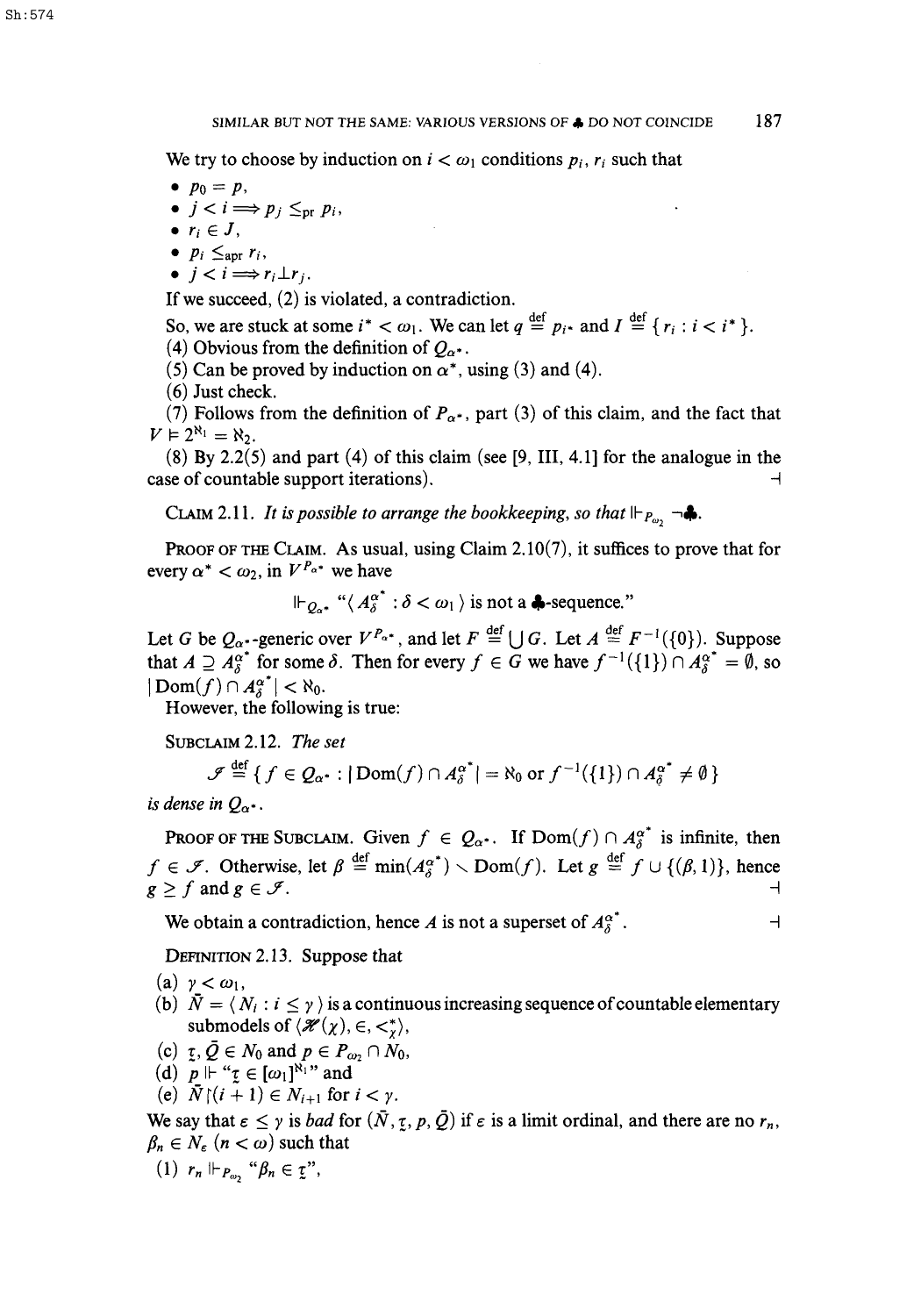- (2)  $\bigcup_{n\in\omega}\beta_n=N_{\varepsilon}\cap\omega_1,$ <br>(3)  $r_n\geq p$  for all *n*,
- 
- (4)  $\beta_n$  increase with *n*,
- (5) for some  $n_0 \in \omega$  the set  $\{r_n : n \geq n_0\}$  has an upper bound in  $P_{\omega_2}$ ,
- (6)  $\bar{r}_{\bar{N}\upharpoonright \varepsilon,p,\tau} \stackrel{\text{def}}{=} \langle r_n : n < \omega \rangle$  and  $\bar{\beta}_{\bar{N}\upharpoonright \varepsilon,p,\tau} \stackrel{\text{def}}{=} \langle \beta_n : n < \omega \rangle$  are definable in  $(\mathcal{H}(\chi)^V, \in, \lt^*)$  from the isomorphism type of  $(\langle N_{\xi} : \xi \leq \epsilon \rangle, p, \tau, \bar{Q})$  (we shall sometimes abbreviate this by saying that these objects are defined in a *canonical* way).

MAIN CLAIM 2.14. Suppose that  $\bar{N}$ ,  $\gamma$ ,  $p$  and  $\tau$  are as in Definition 2.13. Then the *set* 

$$
B \stackrel{\text{def}}{=} \{ \varepsilon \leq \gamma : \varepsilon \text{ bad for } (\bar{N}, \underline{\tau}, p, \bar{Q}) \}
$$

*has order type*  $< \omega^{\omega}$ *.* 

PROOF OF THE MAIN CLAIM. We start by

SUBCLAIM 2.15. Let  $\overline{N}$ ,  $\gamma$ ,  $p$  and  $\tau$  be as in the hypothesis of Claim 2.14. Then, we *can choose canonically a sequence*  $\bar{p} = \langle p_j : j < \omega \gamma \rangle$  *such that* 

- (1)  $\bar{p}$  is  $\leq_{pr}$ -increasing.
- $(2)$   $p_0 = p$ .
- (3) For  $i < \gamma$  and  $n < \omega$ , we have that  $p_{\omega i+n} \in N_{i+1}$ .
- (4) For each  $i < \gamma$ , for every formula  $\psi(x, y)$  with parameters in  $N_i$ , there are *infinitely many n such that one of the following occurs:* 
	- $\alpha$ ) *For no p'*  $\geq p_{\omega i+n}$  *do we have that for some y, the formula*  $\psi(p', y)$  *holds.*
	- ( $\beta$ ) For the  $\langle x \rangle$ -first  $r \geq p_{\omega i+n}$  such that  $\psi(r, y)$  holds for some y, we have  $r \geq_{\rm apr} p_{\omega i+n+1}$ .
- (5) For  $j < \omega \gamma$  a limit ordinal, we have  $p_j = \bigcup_{i < j} p_i$ .

PROOF OF THE SUBCLAIM. We prove this by induction on  $\gamma$ , for all  $\overline{N}$  and  $\overline{p}$ .

If  $\gamma = 0$ , there is nothing to prove.

If  $\gamma < \omega_1$  is a limit ordinal, we fix an increasing sequence  $\langle \gamma_k : k < \omega \rangle$  which is cofinal in  $\gamma$ , such that  $\gamma_0 = 0$  (we are taking the  $\langle \gamma^* \rangle$ -first sequence like that). By induction on k we define  $\langle p_j : \omega p_k < j \leq \omega p_{k+1} \rangle$ . We let  $p_0 \stackrel{\text{def}}{=} p$ . At the stage k of induction on *k* we define  $\langle p_j \rangle$  .  $\omega_{jk} \leq j \leq \omega_{jk+1}$  */*. We let  $p_0 = p$ . At the stage k of the induction we use the induction hypothesis with  $p_{\omega\gamma_k}, \langle N_j : \omega_{\gamma_k} \rangle \leq \omega_{\gamma_k+1}$  *i* expansion for  $r = \overline{N}$  there althorize  $\langle r, \ldots \rangle$  is  $\langle r, \ldots \rangle$  anticipal that here standing for p,  $\overline{N}$  there, obtaining  $\langle p_j : \omega p_k < j \leq \omega p_{k+1} \rangle$ , noticing that  $\equiv$  $P = \frac{P}{\sqrt{k+1}}$  **Po**  $\frac{P}{k+1}$  **p**  $\frac{P}{k+1}$  **p**  $\frac{P}{k+1}$  **p**  $\frac{P}{k+1}$  **p**  $\frac{P}{k+1}$  **p**  $\frac{P}{k+1}$  **p**  $\frac{P}{k+1}$  **p**  $\frac{P}{k+1}$  **p**  $\frac{P}{k+1}$  **p**  $\frac{P}{k+1}$  **p**  $\frac{P}{k+1}$  **p**  $\frac{P}{k+1}$  **p**  $\frac{P}{k+$ 

$$
\langle p_j : \omega \gamma_k < j \leq \omega \gamma_{k+1} \rangle
$$

in *V*. As the parameters used are in  $N_{\omega\gamma_k+1}$ , by the fact that our choice is canonical, we have that  $\langle p_j : \omega p_k < j \leq \omega p_{k+1} \rangle \in N_{\omega p_{k+1}+1}$ .

Suppose that  $y = y' + 1$ . By the induction hypothesis, we can find a sequence  $\langle p_j : j < \omega \gamma' \rangle$  satisfying the subclaim for p and  $\bar{N}[\gamma']$ . As  $\bar{N}[\gamma] \in N_{\gamma}$ , again we def have that the sequence  $\langle p_j \cdot j \rangle \langle \omega \gamma \rangle$  is in  $N_{\gamma}$ . Let  $p_{\omega \gamma'} = \bigcup_{j \leq \omega \gamma'} p_j$ .

We list as  $\langle \psi'_n = \psi_n : n < \omega \rangle$  all formulas  $\psi(x, y)$  with parameters in  $N_{\gamma'}$ , so that each formula appears infinitely often, picking the  $\lt^*$ -first such enumeration. By induction on  $n < \omega$ , we choose  $p_{\omega y' + n}$ . We have already chosen  $p_{\omega y'}$ .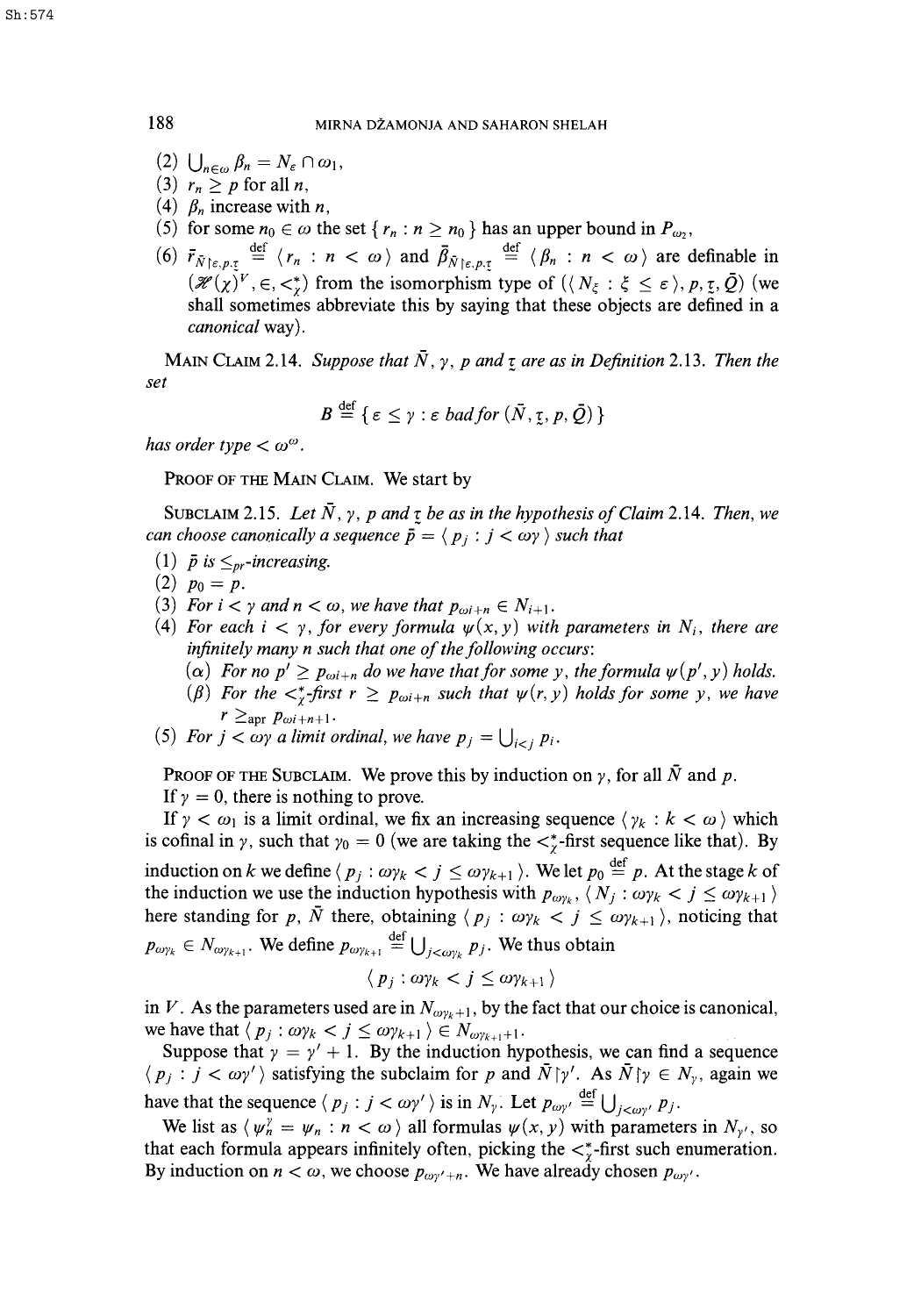At the stage  $n + 1$  of the induction, we consider  $\psi_n$ . If  $(\alpha)$  holds, we just let  $p_{\omega y'+n+1} \stackrel{\text{def}}{=} p_{\omega y'+n}$ . Otherwise, there is a condition  $r \ge p_{\omega y'+n}$  such that  $\psi_n(r, y)$ for some y. By elementarity, the  $\lt^*_r$ -first such r is in  $N_{\gamma'+1}$ . By Claim 2.10(1), there is a unique q such that  $r \geq_{\text{apr}} q \geq_{\text{pr}} p_{\omega \gamma' + n}$  and

$$
\alpha \in \text{Dom}(q) \& r(\alpha) \neq q(\alpha) \Longrightarrow \alpha \in \text{Dom}(p).
$$

def Hence,  $q \in N_{\gamma'+1}$  and we set  $p_{\omega\gamma+n+1} = q$ .

We now choose  $\bar{p}$  as in the Subclaim, using our fixed  $\gamma$ ,  $\bar{N}$ ,  $\tau$  and  $p$ .

NOTE 2.16. For every limit  $\varepsilon < \gamma$  we have that  $Dom(p_{\omega \varepsilon}) = N_{\varepsilon} \cap \omega_2$ .

[Why? Let  $i < \omega \in \mathfrak{b}$  e given, and let  $\alpha \in N_i \cap \omega_2$ . Consider the formula  $\psi(x, y)$ which says that  $x = y \in P_{\omega_2}$  and  $\alpha \in \text{Dom}(x)$ . This is a formula with parameters in  $N_i$ . Option ( $\alpha$ ) from item 2.15 of Subclaim 2.15 does not occur, so there is m and  $r \geq_{\text{apr}} p_{\omega i+m}$  such that  $\psi(r, y)$  holds for some y. Hence

$$
\alpha \in \text{Dom}(r) = \text{Dom}(p_{\omega i+m}) \subseteq \text{Dom}(p_{\omega(i+1)}).
$$

So  $N_i \cap \omega_2 \subseteq \text{Dom}(p_{\omega(i+1)})$ , and hence  $N_{\varepsilon} \cap \omega_2 \subseteq \text{Dom}(p_{\omega\varepsilon})$ .

On the other hand, if  $\alpha \in \text{Dom}(p_{\omega\epsilon})$ , there is  $i < \varepsilon$  such that  $\alpha \in \text{Dom}(p_{\omega i}) \subseteq$  $N_{i+1} \subseteq N_{\varepsilon}.$ 

OBSERVATION 2.17. Suppose  $\alpha \leq \omega_2$ , while  $q \in P_\alpha$  and  $w \in [Dom(q)]^{<\aleph_0}$ . Then there is  $q^+ \ge q$  in  $P_\alpha$  such that

(\*)<sup> $\alpha$ </sup> If  $i \in w \cup \{j \in Dom(q) : q(j) \neq q^+(j) \}$ , then  $q^+(i) \in V$  (an object), and not just  $q^+$   $|i \Vdash "q^+(i) \in V"$  (not just a name).

[Why? By induction on  $\alpha$ . The induction is trivial for  $\alpha = 0$ , and in the case of  $\alpha$  a limit ordinal it follows from the finiteness of w. Suppose that  $\alpha = \beta + 1$ . We have  $q \upharpoonright \beta \Vdash "q(\beta) \in V$ ", so we can find  $r \in P_\beta$  such that  $r \geq q \upharpoonright \beta$ , and A such that  $r \Vdash "q(\beta) = A$ ". Now apply  $(*)^{\beta}$  with r in place of q and

$$
(w \cap \beta) \cup \{j : r(j) \neq q(j)\}\
$$

to obtain  $q_{\beta}^+$ . Let  $q^+ \stackrel{\text{def}}{=} q_{\beta}^+ \frown {\{\langle \beta, A \rangle\}}.$ 

**Continuation of the proof of 2.14.** Since  $\bar{p}$  is  $\leq_{\text{pr}}$ -increasing, the limit of  $\bar{p}$  is a condition, say  $p_*$ . Now let  $q^* \geq p_*$  be the  $\langle x^* \text{ first such that } q^* \Vdash \text{``$\beta \in \mathcal{I}$''}$  for some  $\beta > N_{\gamma} \cap \omega_1$ , and with the property

$$
[\alpha \in \text{Dom}(p_*) \& p_*(\alpha) \neq q^*(\alpha)] \Longrightarrow q^*(\alpha) \text{ an object},
$$

def which exists by Observation 2.17. Let  $w' = \{ \alpha \in \text{Dom}(p_*) : p_*(\alpha) \neq q^*(\alpha) \}$ . We now define

$$
b \stackrel{\text{def}}{=} \bigg\{ \varepsilon \leq \gamma : \bigg(\bigcup_{\alpha \in w^*} \text{Dom}(q^*(\alpha)) \cap (N_{\varepsilon} \cap \omega_1)\bigg) \text{ is unbounded in } N_{\varepsilon} \cap \omega_1 \bigg\}.
$$

NOTE 2.18. otp $(b) < \omega^{\omega}$ .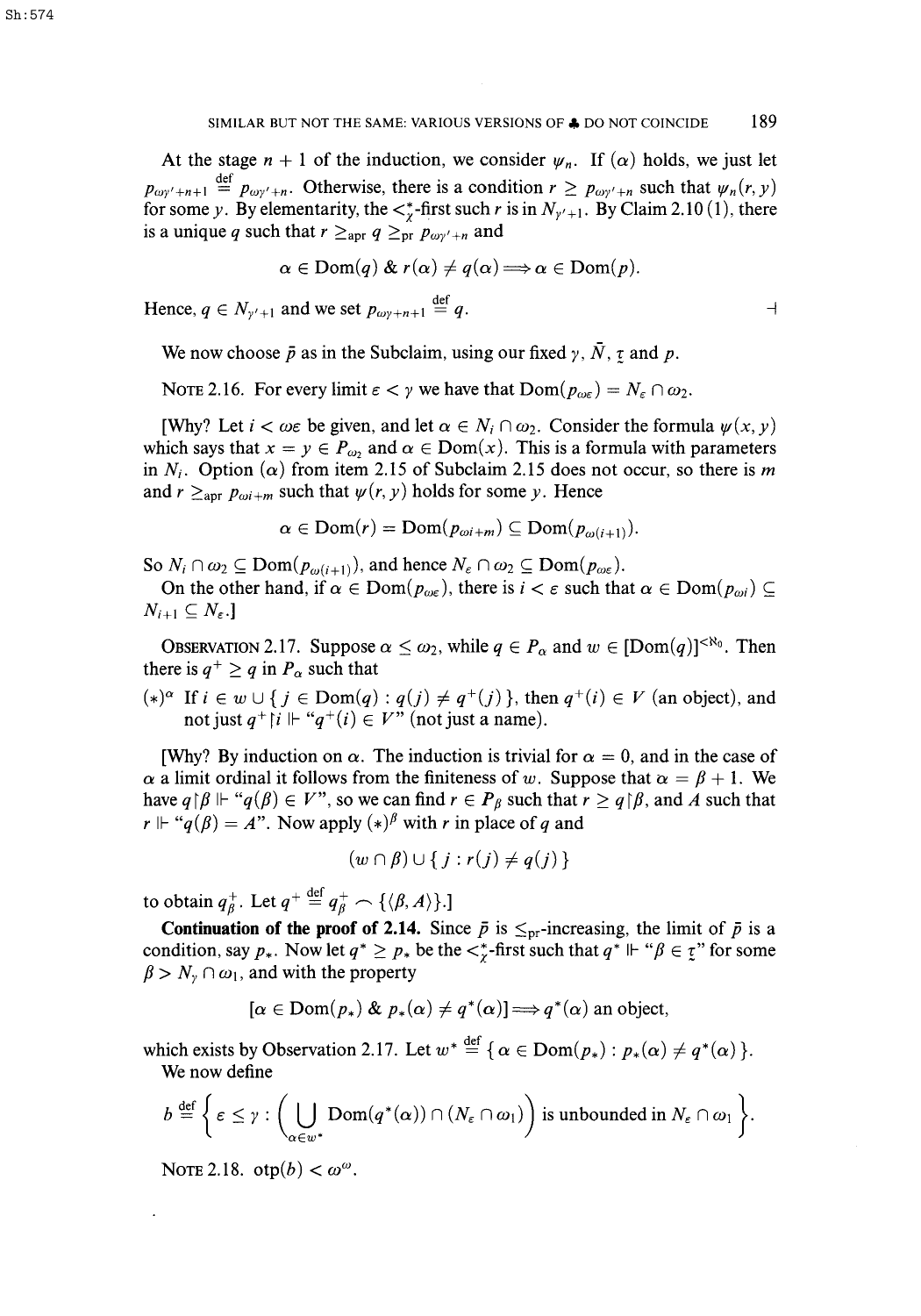190 MIRNA D2AMONJA AND SAHARON SHELAH

[Why? Suppose that  $\epsilon_i$  for  $j < \omega^\omega$  are elements of b, increasing with j. Now, for every  $j < \omega^{\omega}$  we know that  $N_{\varepsilon_i} \cap \omega_1$  is bounded in  $N_{\varepsilon_{i+1}} \cap \omega_1$ , but

$$
\bigcup_{\alpha\in w^*}{\rm Dom}(q^*(\alpha))\cap (N_{\varepsilon_{j+1}}\cap\omega_1)
$$

is unbounded in  $N_{\epsilon_{i+1}} \cap \omega_1$ . Hence

$$
\bigcup_{\iota\in w^*}\text{Dom}(q^*(\alpha))\cap [N_{\varepsilon_j}\cap\omega_1,N_{\varepsilon_{j+1}}\cap\omega_1)\neq\emptyset.
$$

However, by the definition of the forcing,

$$
otp\left(\bigcup_{\alpha\in w^*}\mathrm{Dom}(q^*(\alpha))\right)<\omega^\omega,
$$

a contradiction.]

**Continuation of the proof of 2.14.** Our aim is to show that  $B \subseteq b$  (*B* was defined in the statement of the Main Claim). So, let  $\varepsilon^* \in (\gamma + 1) \setminus b$  be a limit ordinal. We def -  $\overline{a}$  and  $\overline{a}$  def  $\overline{a}$ show that  $e^* \notin B$ . We have to define  $f = F_{\tilde{N}}|_{\varepsilon^*, p, \overline{x}}$  and  $p = P_{N}|_{\varepsilon^*, p, \overline{x}}$  so to satisfy (l)-(5) from the definition of *B,* and to do so in a canonical way, to be able to prove Subclaim 2.19 below, hence showing that (6) from Definition 2.13 holds.

Let

$$
\xi \stackrel{\text{def}}{=} \left[ \sup \left( \bigcup_{\alpha \in w^*} \text{Dom}(q^*(\alpha) \right) \cap N_{\varepsilon^*} \cap \omega_1 \right] + 1,
$$

so  $\xi < N_{\varepsilon^*} \cap \omega_1$ . We enumerate  $N_{\varepsilon^*} \cap w^*$  as  $\{\alpha_0, \ldots, \alpha_{n^*-1}\}$ . By Note 2.16, we can fix  $j^* < \varepsilon^*$  such that  $\{\alpha_0, \ldots, \alpha_{n^*-1}\} \subseteq \text{Dom}(p_{\omega j^*})$ . Let  $j^*$  be the first such. Also let  $\delta \stackrel{\text{def}}{=} N_{\epsilon^*} \cap \omega_1$ . Now we observe that for all  $l < n^*$ , we have  $q^*(\alpha_l) \upharpoonright \xi \in N_{\epsilon^*}$ .

[Why? Clearly, there is  $\varepsilon' < \varepsilon^*$  such that  $\{\alpha_0, \ldots, \alpha_{n^*-1}, \xi\} \subseteq N_{\varepsilon'}$ . With  $\bar{\bar{N}}$ defined in Definition 2.2 (2), we have that  $\bar{\bar{N}} \in N_0$ . Also, we have that

$$
\emptyset \Vdash_{\alpha_{n^*-1}} "E \stackrel{\text{def}}{=} \bigcap_{l < n^*} E_{\alpha_l} \text{ is a club of } \omega_1",
$$

(cf. Definition 2.2 (4) (a). Hence, by properness and the choice of  $\overline{N}$ , we have that for every  $\epsilon \in [\epsilon', \gamma]$ , we have that

$$
\emptyset \Vdash_{\alpha_{n^*-1}} "N_{\varepsilon} \cap \omega_1 \in E".
$$

Let  $i \stackrel{\text{def}}{=} N_{\epsilon'} \cap \omega_1$ , hence  $N_i^0 \in N_{\epsilon'+1}$ . In particular, we have  $\emptyset \Vdash_{\alpha_{n^*-1}} "i \in E"$  and  $N_i^0 \cap \omega_1 < N_{\epsilon^*} \cap \omega_1$ . So for all  $l < n^*$  we have

$$
q^*(\alpha_l)|\xi = q^*(\alpha_l)|\,N_i^0 \cap \omega_1),
$$

but

$$
\emptyset \Vdash_{\alpha_i} "N_i^0 \cap \omega_1 = N_i^{\alpha_i} \cap \omega_1",
$$

hence by Definition 2.2  $(4)$   $(a)$   $(iii)$ , we have

$$
q^* \lceil \alpha_l \Vdash ``q^*(\alpha_l) \rceil \xi \in N^0_{\min(\underline{F}_{\alpha_l} \setminus (i+1))}".
$$

But

$$
\emptyset_{\alpha_i} \Vdash ``\min(\underline{E}_{\alpha_i} \smallsetminus (i+1)) \in N_{\varepsilon'+1}[\mathcal{G}]",
$$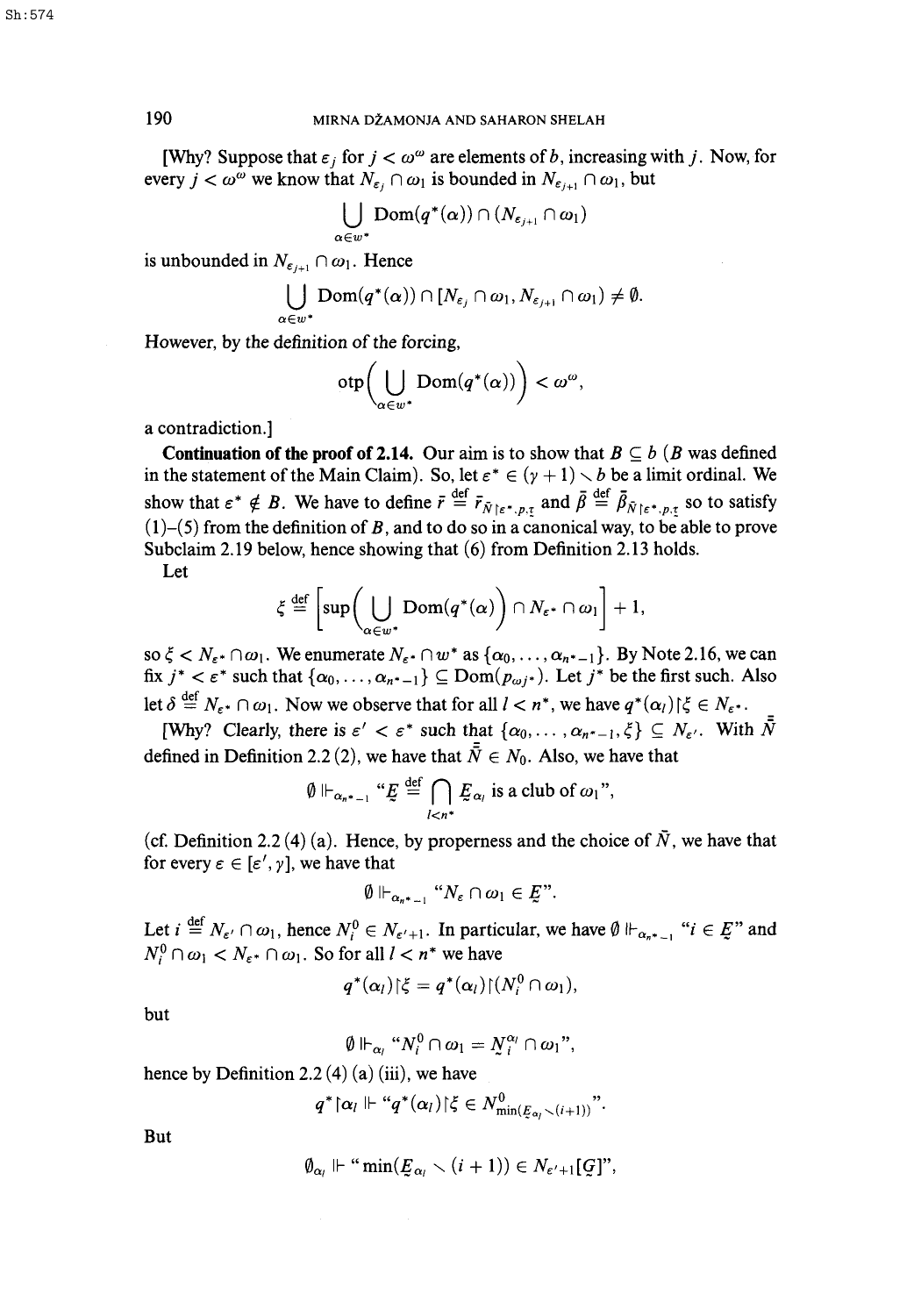hence

$$
q {\restriction} \alpha_l \Vdash ``q(\alpha_l) {\restriction} \xi \in N_{\varepsilon' + 1}[\c Cj".
$$

By properness and the fact that  $q^*(\alpha_l) \in V$ , we have  $q^*(\alpha_l) \upharpoonright \xi \in N_{\varepsilon'+1}$ .]

Let us pick the  $\langle \xi_n : n \leq \omega \rangle$  such that  $\varepsilon^* = \bigcup_{n \leq \omega} \varepsilon_n$ , while  $\omega j^* + 1 < \varepsilon_0$  and  $\xi \in N_{\varepsilon_0}$ , in addition to  $(\forall l < n^*)[q^*(\alpha_l)|\xi \in N_{\varepsilon_0}].$ 

def **Defining**  $r_n$  and  $p_n$ . We do this by induction on n,  $\ln n = 0$ , we set  $r_0 = p_{0.050}$ , and also let  $m_0 = 0$ ,  $\xi_0 = \xi$ .<br>At stage  $n + 1$ , we assume that at stage *n* we have chosen  $r_n \in N_{\epsilon_n+1} \cap P_{\omega_2}$ , and

 $m_n < \omega$  so that  $r_n \geq_{\text{apr}} p_{\omega \varepsilon_n + m_n}$ . We also have chosen  $\xi_n$ ,  $\beta_n \in N_{\varepsilon_n + 1}$ .  $m_n \propto \omega$  so that  $r_n \leq \frac{2}{n} F \omega \varepsilon_n + m_n$ . We also have chosen  $\zeta_n$ ,  $\mu_n \leq \frac{2}{n} \varepsilon_{n+1}$ .

We define a formula  $\varphi_n(x, y)$  which says

- (1)  $x \in P_{\omega_2}$  and y is an ordinal > Max $\{\beta_n, N_{\varepsilon_n} \cap \omega_1\}.$
- (2)  $x \Vdash "y' \in \underline{\tau}$ " for some  $y' > y$ .
- (3) If  $l < n^*$ , then  $x(\alpha_l)$  is an object, not a name, and  $x(\alpha_l) \mid \xi = q^*(\alpha_l) \mid \xi$ .
- (4) For  $l < n^*$ , we have  $x(\alpha_l) \in N_{\epsilon_0}$  and  $Dom(x(\alpha_l)) \setminus \xi \subseteq \omega_1 \setminus \xi_n$ .
- (5) For all  $\alpha$  we have

$$
\alpha \in \text{Dom}(x) \cap \text{Dom}(p_{\omega \varepsilon_n + m_n}) \& x(\alpha) \neq p_{\omega \varepsilon_n + m_n}(\alpha) \Rightarrow \alpha \in \{\alpha_0, \ldots \alpha_{n^* - 1}\}.
$$

Hence,  $\varphi_n$  is a formula with parameters in  $N_{\varepsilon_{n+1}} \subseteq N_{\varepsilon_{n+1}}$ . Also, we have that  $\varphi_n(q^*,\delta)$  holds.

By the choice of  $\bar{p}$ , there is  $m_{n+1} > m_n$  (we pick the first one) such that for the  $\langle \xi \rangle$ -first  $r \geq p_{\omega(\varepsilon_{n+1})+m_{n+1}-1}$  for which there is y for which  $\varphi_n(r, y)$  holds, we have  $r \geq_{\text{apr}} p_{\omega(\varepsilon_{n+1})+m_{n+1}}$ . We let

$$
r_{n+1} \stackrel{\text{def}}{=} r \cup (p_{\omega \varepsilon_{n+1}+m_{n+1}} \upharpoonright \text{Dom}(p_{\omega \varepsilon_{n+1}+m_{n+1}}) \smallsetminus \text{Dom}(r)).
$$

Note that  $r_{n+1} \in N_{\epsilon_{n+1}+1}$  and that  $\varphi_n(r_{n+1}, y)$  must hold for some y. The  $\lt^*_\gamma$ -first such y is an element of  $N_{\epsilon_{n+1}+1}$ , and we choose it to be  $\beta_{n+1}$ .

Finally, we define  $\xi_{n+1} \stackrel{\text{def}}{=} \min(N_{\varepsilon_{n+1}} \setminus \sup\{U_{l < n^*} \text{Dom}(r_{n+1}(\alpha_l)) \setminus \xi\}).$ 

At the end, we obtain (canonically chosen) sequences  $\langle r_n : n < \omega \rangle$ ,  $\langle \beta_n : n < \omega \rangle$ ,  $\langle \xi_n : n < \omega \rangle$  and  $\langle m_n : n < \omega \rangle$  such that

- (1)  $r_n \geq_{\text{apr}} p_{\omega \varepsilon_n + m_n}$ .
- (2)  $\xi_0 = \xi$  and  $\xi_n$  are strictly increasing with *n*.
- (3) For all  $l < n^*$ , we have  $Dom(r_n(\alpha_l)) \setminus \xi \subseteq (\xi_n, \xi_{n+1})$  and  $r_n(\alpha_l)$  is an object.
- (4)  $r_n \Vdash_{P_{\omega_2}}$  " $\beta_n \in \underline{\tau}$ ".
- (5)  $\beta_{n+1} > \beta_n$ .
- (6)  $\bigcup_{n<\omega}\beta_n=N_{\varepsilon^*}\cap\omega_1.$
- (7)  $r_n \in N_{\varepsilon^*}.$
- (8) For  $l < n^*$ , we have  $r_n(\alpha_l) \upharpoonright \xi = r_1(\alpha_l) \upharpoonright \xi$ .

$$
(9) \ \alpha \in \{\beta \in \text{Dom}(r_n): r_n(\beta) \neq p_{\omega \varepsilon_n + m_n}(\beta)\} \Longrightarrow \alpha \in \{\alpha_0, \ldots \alpha_{n^*}-1\}.
$$

[Why? By item 2 in the definition of  $\varphi_n$ .]

 $(x \cdot x + b)$ . It is true that  $y \geq n$ We will use  $r_h$ ,  $p_h$   $\langle h \times \omega \rangle$  to withess the increase with *n*, and their limit is  $N_{\epsilon^*} \cap \omega_1$ . We need to show that for some  $n_0$ , the sequence  $r_n$  ( $n \ge n_0$ ) has an upper bound in  $P_{\omega_2}$ . The natural choice to use would be  $\bigcup_{n<\omega} r_n$ , but this is not necessarily a condition!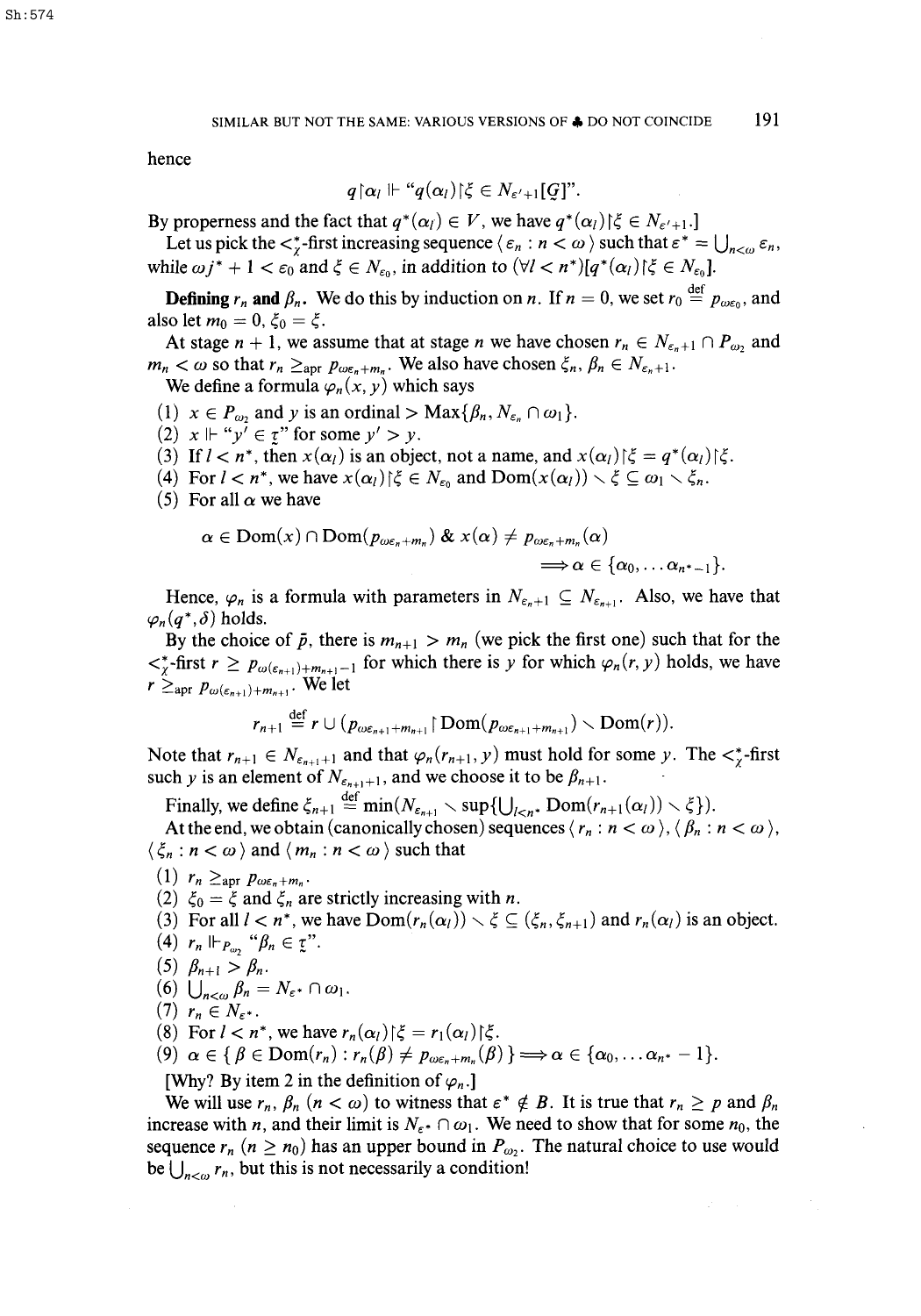[Why? By item 2 above, all  $r_n$  for  $n > 0$  agree on  $\alpha$  such that  $\alpha \notin {\alpha_0, \ldots, \alpha_{n^*-1}}$ . By items 2, 2. and 2 above, we even know that for every  $l < n^*$ , the union

$$
\bigcup_{n<\omega} r_n(\alpha_l)
$$

is a function. If  $\delta' < N_{\varepsilon^*} \cap \omega_1$ , then for all  $l < n^+$  we have

$$
\bigcup_{n<\omega}r_n(\alpha_l)|\delta'=\bigcup_{n
$$

for some  $n' < \omega$ , so this is a condition in  $Q_{\alpha}$  (by Claim 2.10(6)). If  $\delta' > N_{\epsilon^* \cap \omega_1}$ , then  $\bigcup_{n\leq\omega} r_n(\alpha_i) \cap \delta'$  is finite. However, it is possible that for some  $\alpha_i$  it is forced that the intersection of the set

$$
\bigcup_{n\in\omega}\mathrm{Dom}(r_n(\alpha_l))
$$

with  $A_{N_{\epsilon^* \cap \omega_1}}^{\alpha_i}$  is infinite, so  $\bigcup_{n < \omega} r_n(\alpha_i)$  might fail to be a condition in  $Q_{\alpha_i}$ .

(We remark that it is because of this point that we are getting  $\clubsuit^1$  and not  $\clubsuit$  in  $V^P$ .)

def Now, we define conditions  $q_1$  for  $t \geq n$  as follows. First set  $\alpha_{n^*} = \omega_2$ . By induction on  $l \leq n^*$  we choose  $q_l^* \in P_{\alpha_l}$ , so that

(a)  $q_l^* \leq q_{l+1}^*$ ,

(b)  $q_l^* \upharpoonright \alpha_l$  is above  $r_n \upharpoonright \alpha_l$  for all *n* large enough.

This clearly suffices, as  $q_{n*}^* \cup q^* | (Dom(q^*) \setminus Dom(q^*_{n*}))$  is a condition in  $P_{\omega_2}$  which is above all but finitely many  $r_n$ .

def **The choice of**  $q_i$ . Let  $q_0 = q \mid \alpha_0 = p_* \mid \alpha_0$ . Given  $q_i \in P_{\alpha_i}$ , with  $i \leq n'$ . We can find  $q_i^{**} \ge q_i^*$  in  $P_{\alpha_i}$ , such that

$$
q_l^{**}\Vdash ``\min(A^{\alpha_l}_{N_{\epsilon^*\cap\omega_1}}\smallsetminus\xi_0)=\zeta_l"
$$

for some ordinal  $\zeta_l$ . By item 3, above, the ordinal  $\zeta_l$  belongs to  $Dom(r_n(\alpha_l))$  for at most one *n*. Let  $n_i$  be greater than this *n*. Hence there is a condition  $q_i^+$  in  $P_{\alpha_i+1}$ such that  $q_l^+(\alpha_l)$  is an object and

$$
q_l^+\{\alpha_l=q_l^{**}\&q_l^+(\alpha_l)\geq \bigcup_{n\geq n_l}r_n(\alpha_l)\&q_l^+(\alpha_l)(\zeta_l)=1.
$$

Now let

$$
q_{l+1}^* \stackrel{\text{def}}{=} q_l^+ \cup \bigcup_{n \geq n_l} r_n \left[ \left[ \alpha_l + 1, \alpha_{l+1} \right] \right].
$$

Note that  $q_{l+1}^*(\alpha)$  is forced to be a function, for any  $\alpha \in \text{Dom}(q_l)$ , as all  $r_n$  agree on  $[\alpha_l + 1, \alpha_{l+1})$ . Also,  $q_{l+1}^*(\alpha)$  is forced to be in V.

Now, the sequence  $\langle q_{\alpha_i}^* : l \leq n^* \rangle$  is as required.

To finish the proof of the Main Claim, we need to observe

SUBCLAIM 2.19. Suppose that  $\overline{N}$  and  $\overline{M}$  are two equally long countable continuously *increasing sequences of countable elementary submodels of*  $\langle \mathcal{H}(\chi), \in, \lt^*_\chi, p, \zeta, \bar{Q} \rangle$ with  $\bar{Q}^N = \bar{Q}^M = \bar{Q}$ , and  $F = \langle f_i : i < \lg(\bar{N}) \rangle$  is an increasing sequence of *isomorphisms*  $f_i: N_i \rightarrow M_i$ .

Sh:574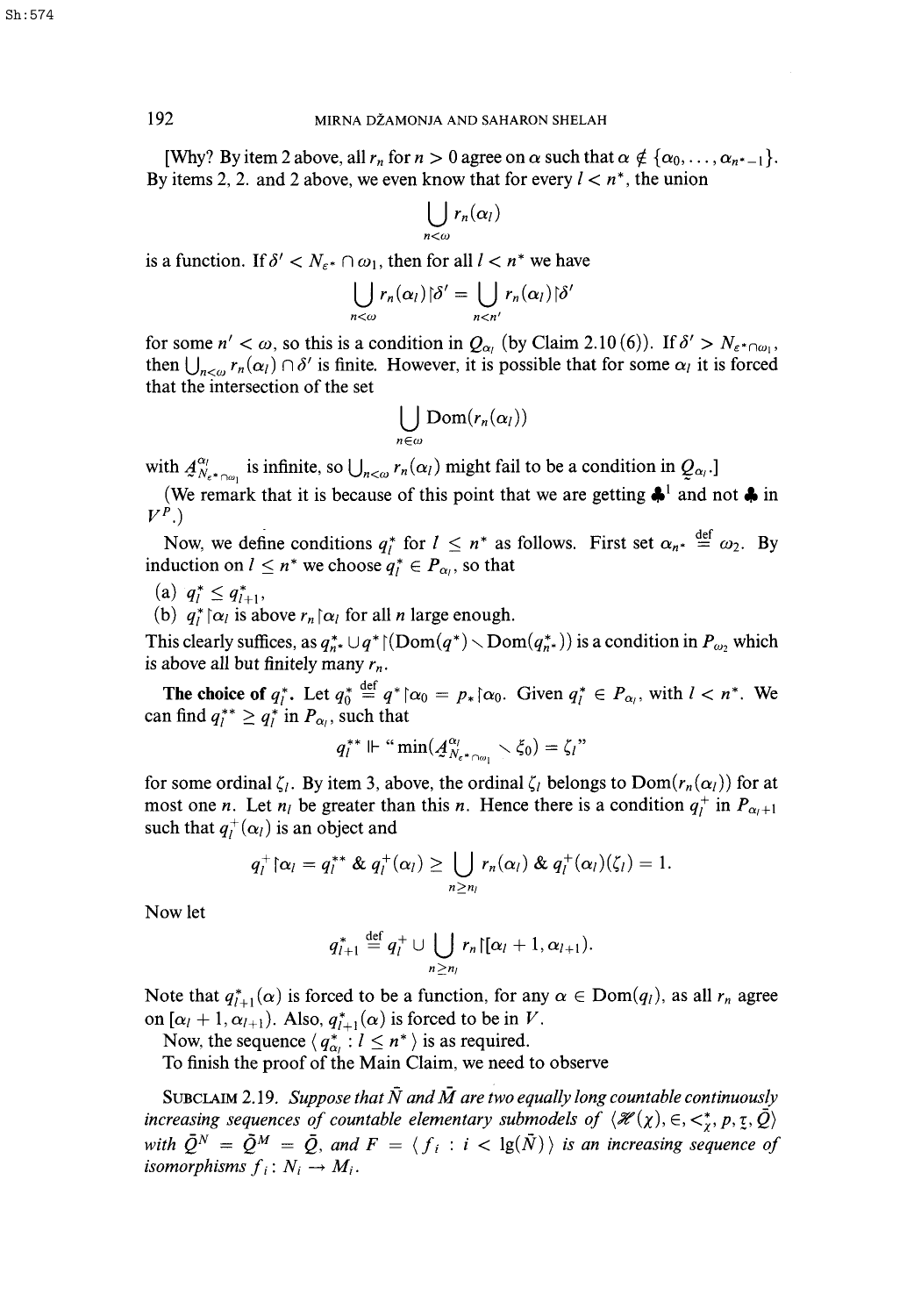SIMILAR BUT NOT THE SAME: VARIOUS VERSIONS OF  $\clubsuit$  DO NOT COINCIDE 193

*Then, if*  $\bar{\beta}_{\bar{N},p,\tau}$  and  $\bar{r}_{\bar{N},p,\tau}$  are defined, so are  $\bar{\beta}_{\bar{M},F(p),F(\tau)}$  and  $\bar{r}_{\bar{M},F(p),F(\tau)}$ . Moreover,  $\overline{\beta}_{\overline{M},F(p),F(\tau)} = \overline{\beta}_{\overline{N},p,\tau}$  and  $\overline{r}_{\overline{M},F(p),F(\tau)} = F(\overline{r}_{\overline{N},p,\tau}).$ 

PROOF OF THE SUBCLAIM. Check, looking at the way  $\bar{\beta}$ ,  $\bar{r}$  were defined.

To finish the proof of the Theorem, we prove

**CLAIM 2.20.**  $\Vdash_{P_{\omega_2}} \clubsuit^1$ .

PROOF OF THE CLAIM. We use the following equivalent reformulation of  $\Diamond$  in *V*: There is a sequence

$$
\langle \bar{N}^{\delta} = \langle N_i^{\delta} : i < \delta \rangle : \delta < \omega_1 \rangle,
$$

such that

(1) Each  $\bar{N}^{\delta} = \langle N_i^{\delta} : i < \delta \rangle$  is a continuously increasing sequence of countable elementary submodels of  $\langle \mathcal{H}(\chi), \in, \lt^*, p, \tau, Q \rangle$ , with  $N_i^o \cap \omega_1 < \delta$  and  $N^o \mid (i+1) \in$  $N_{i+1}^{\delta}$  for  $i < \delta$ . Here, p,  $\bar{Q}$  and  $\tau$  are constant symbols. In addition,  $\bar{Q}^{N_0^o} = \bar{Q}$ .

(2) For every continuously increasing sequence  $\bar{N} = \langle N_i : i < \omega_1 \rangle$  of countable elementary submodels of  $\langle \mathcal{H}(\chi), \in, <^*_\chi, p, \underline{\tau}, \overline{Q} \rangle$  such that  $\overline{Q}^{N_0} = \overline{Q}$ , there is a stationary set of  $\delta$  such that for all  $i < \delta$  the isomorphism type of  $N_i$  and  $N_i^{\delta}$  is the same, as is witnessed by some sequence of isomorphisms  $\langle f_i^{\delta} : i < \delta \rangle$  which is increasing with *i.* 

For each limit ordinal  $\delta$ , let  $N^{\delta} \stackrel{\text{def}}{=} \bigcup_{i < \delta} N_i^{\delta}$ . We define  $A_{\delta}$ :

*If*  $\bar{\beta}_{\bar{N}^{\delta}, p^{\bar{N}_{\delta}}, \bar{\tau}^{\bar{N}_{\delta}}}$  is well defined, then we let  $A_{\delta} \stackrel{\text{def}}{=} \text{Rang}(\bar{\beta}_{\bar{N}^{\delta}, p^{\bar{N}_{\delta}}, \bar{\tau}^{\bar{N}_{\delta}}}).$  Otherwise, we let  $A_{\delta}$  be the range of any cofinal  $\omega$ -sequence in  $\delta$ . Note that in any case  $A_{\delta}$  is an unbounded subset of  $\delta$  of order type  $\omega$ .

We claim that  $\langle A_{\delta} : \delta < \omega_1 \rangle$  exemplifies that  $V^P \models \clubsuit^1(\omega_1)$ . We have to check that for every unbounded subset A of  $\omega_1$  in  $V^{P_{\omega_2}}$ , there is a  $\delta < \omega_1$  with  $|A_\delta \setminus A| < \aleph_0$ .

Suppose this is not true. So, there are  $p^*$ ,  $\tau^*$  exemplifying this, that is

 $p^* \Vdash ``\underline{\tau}^* \in [\omega_1]^{\aleph_1}$  and for all  $\delta$  we have  $|A_{\delta} \setminus \underline{\tau}^*| = \aleph_0"$ .

We fix in *V* a continuously increasing sequence  $\overline{N} = \langle N_i : i < \omega_1 \rangle$  of countable elementary submodels of  $\langle \mathcal{H}(\chi), \in, <^*, p, \underline{\tau}, \vec{Q} \rangle$  such that  $p^{N_0} = p^*$ , while  $\underline{\tau}^{N_0} = \underline{\tau}^*$ and  $\bar{Q}^{N_0}$  is our iteration  $\bar{Q}$ . In addition,  $\bar{N}((i + 1) \in N_{i+1}$  for all *i*. For every  $\gamma < \omega_1$ , we can apply Claim 2.14 to  $\bar{N} \left[ (\gamma + 1) \right]$ . Using this, we can easily conclude that the set

$$
C \stackrel{\text{def}}{=} \{ \delta < \omega_1 : (\text{a}) \ N_\delta \cap \omega_1 = \delta
$$
\n
$$
(\text{b}) \ \delta \text{ is a limit ordinal}
$$
\n
$$
(\text{c}) \ \bar{\beta}_{\bar{N} \restriction \delta, p^*, \underline{r}^*} \text{ and } \bar{r}_{\bar{N} \restriction \delta, p^*, \underline{r}^*} \text{ are defined } \}
$$

is a club of  $\omega_1$ . Let  $\delta \in C$  be such that sequences  $\bar{N} \upharpoonright \delta$  and  $\langle N_i^{\delta} : i < \delta \rangle$  have the same isomorphism type. Let this be exemplified by  $F = \langle f_i : i < \delta \rangle$ , an increasing sequence of isomorphisms  $f_i: N_i \to N_i^{\delta}$ . By our choice of constant symbols, we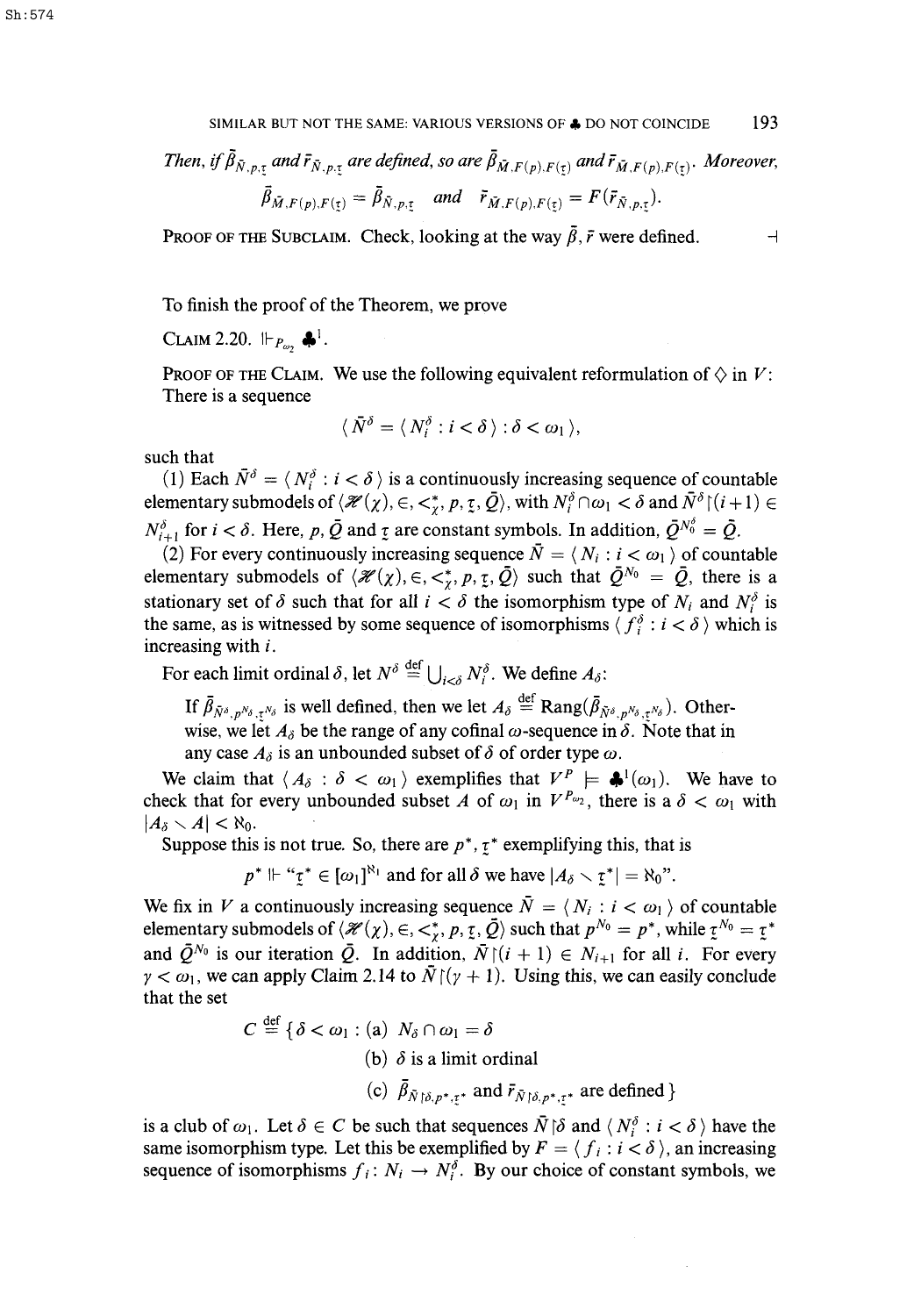also have that  $F(\tilde{Q}) = \tilde{Q}$ ,  $F(p^*) = p^{N_0^2}$  and  $F(\tau^*) = \tau^{N_0^2}$ . By Subclaim 2.19, we have that

$$
\bar{\beta}_{\bar{N}^{\delta},p^{\bar{N}^{\delta}}_{0},\bar{\zeta}^{\bar{N}^{\delta}}_{0}}=\bar{\beta}_{\bar{N}\restriction \delta,p^{\star},\bar{\zeta}^{\star}},\quad \text{and}\quad \bar{r}_{\bar{N}^{\delta},p^{\bar{N}^{\delta}}_{0},\bar{\zeta}^{\bar{N}^{\delta}}_{0}}=F(\bar{r}_{\bar{N}\restriction \delta,p^{\star},\bar{\zeta}^{\star}}).
$$

We now let  $\langle \beta_n : n < \omega \rangle \stackrel{\text{def}}{=} \overline{\beta}_{\overline{N}^{\delta}, p^{\overline{N}^{\delta}}_{\overline{0}}, \overline{\zeta}^{\overline{N}^{\delta}}_{\overline{0}}, \overline{N}^{\delta}^{\delta}}$ . By the definition of  $\overline{r}$  and  $\overline{\beta}$ , there is  $n_0$  and condition q such that  $q \Vdash \mathcal{B}_n \in \mathcal{I}^*$  for all  $n \geq n_0$ , and  $q \geq p^*$ . Hence  $q \Vdash "|A_{\delta} \setminus \zeta^*| < \aleph_0$ ", which is in contradiction with the fact that  $q \geq p^*$ .

NOTE 2.21.

(1) We note that the present result clearly implies that  $\clubsuit$  and  $\uparrow$  are not the same (even without CH).

Clearly,  $V^{P_{\omega_2}} \models 2^{\aleph_0} = \aleph_2$ . One of the ways to see this is to notice that under CH the full  $\clubsuit$  and  $\clubsuit$ <sup>1</sup> agree (while  $V^{p_{\omega_2}} \vDash 2^{\aleph_0} \leq \aleph_2$  obviously).

(2) Note that the sequence  $\langle A_{\delta} : \delta < \omega_1 \rangle$  exemplifying  $\clubsuit^1$  in  $V^P$ , is in fact a sequence in *V.* 

For clarity of presentations we decided to give details of the proof of Theorem 2.1 rather than Theorem 2.22 below, which is of course stronger than Theorem 2.1. Now the obvious changes to the proof of Theorem 2.1 (just change the definition of *Qp)* give

THEOREM 2.22.  $CON(\clubsuit^1 + \neg \clubsuit^*).$ 

In the next section we encounter another similar proof, where the changes needed to the proof of Theorem 2.1 are more significant, and we spell them out.

## §3. Consistency of  $\clubsuit^{\bullet}$  and  $\neg \clubsuit^{\perp}$ .

THEOREM 3.1.  $CON(\clubsuit^* + \neg \clubsuit^1)$ .

PROOF. The proof is a modification of the proof from §2, so we shall simply explain the changes, keeping all the non-mentioned conventions and definitions in place.

Our iteration is again called  $\bar{Q} = \langle P_{\alpha}, Q_{\beta} : \alpha \leq \omega_2, \beta < \omega_2 \rangle$ , but  $Q_{\beta}$  will be redefined below.

DEFINITION 3.2.

- (1) A candidate for a  $\clubsuit^1$  is a synonym for a candidate for  $\clubsuit$ .
- (2) Suppose that  $\beta < \omega_2$ , and let us define  $Q_\beta$ , while working in  $V^{P_\beta}$ . It is defined the same way as in Definition 2.2 (3), but we change the condition (a) (iv) into  $(iv')$  Dom $(f) \cap A_{\delta}^{\beta}$  infinite  $\Longrightarrow (\exists^{\infty} \gamma \in \text{Dom}(f) \cap A_{\delta}^{\beta})[f(\gamma) = 0].$

NOTE 3.3. The following still hold with the new definition of the iteration

- (1) Claim 2.7.
- (2) Conclusion 2.9.
- (3) Claim 2.10.

[Why? The same proofs.]

CLAIM 3.4. It is possible to arrange the bookkeeping, so that  $\Vdash_{P_{\text{max}}} \neg \clubsuit^1$ .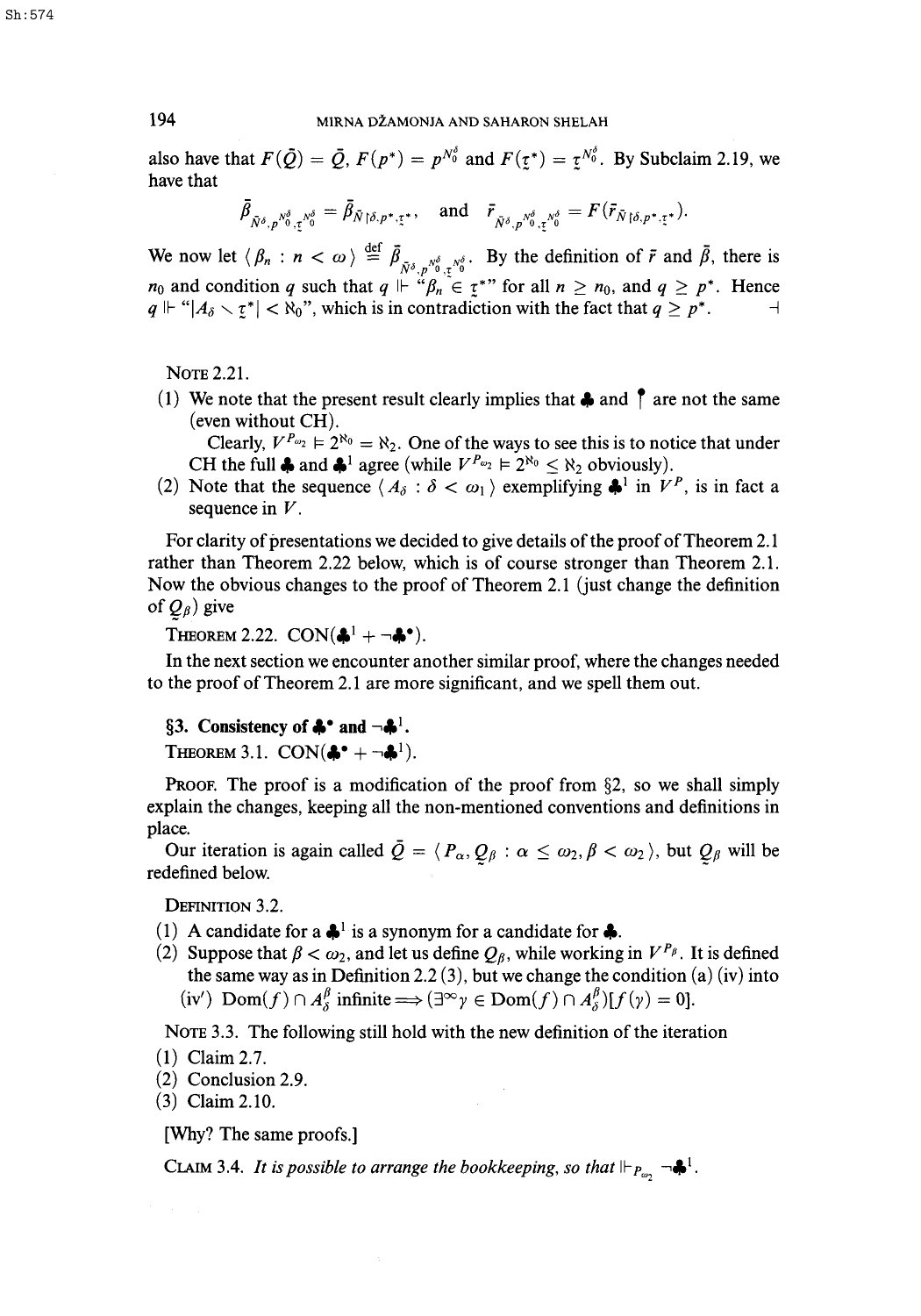PROOF OF THE CLAIM. It suffices to prove that for every  $\alpha^* < \omega_2$ , in  $V^{P_{\alpha^*}}$  we have

$$
\Vdash_{Q_{\alpha^*}} \text{``}\langle A_{\delta}^{\alpha^*} : \delta < \omega_1 \rangle
$$
 is not a  $\clubsuit^1$ -sequence."

Let *G* be  $Q_{\alpha}$ -generic over  $V^{P_{\alpha^*}}$ , and let  $F \stackrel{\text{def}}{=} \bigcup G$ . Let  $A \stackrel{\text{def}}{=} F^{-1}(\{1\})$ . Suppose that  $|A_{\lambda}^{\alpha^*} \setminus A| < \aleph_0$ . We can find  $p^* \in G$  which forces this, in fact without loss of generality for some  $\varepsilon < \delta$  we have

$$
p^* \Vdash ``A_{\delta}^{\alpha^*} \setminus A \subseteq \varepsilon".
$$

But consider

$$
\mathcal{F} \stackrel{\text{def}}{=} \{q \geq p^* : (\exists \gamma \in (A_\delta^{\alpha^*} \setminus \varepsilon) \cap \text{Dom}(q))[q(\gamma) = 0]\}.
$$

This set is dense above  $p^*$ : if  $r \ge p^*$  is such that  $Dom(r) \cap A^{\alpha^*}_\delta$  is infinite, then  $r \in \mathcal{I}$ . Otherwise, let

$$
\gamma = \min(A_{\delta}^{\alpha^*} \setminus (\text{Dom}(r) \cup \varepsilon))
$$

and let  $q \stackrel{\text{def}}{=} r \cup \{(\gamma, 0)\}\)$ . Contradiction.

DEFINITION 3.5. Suppose that

- (a)  $\gamma < \omega_1$ ,
- (b)  $\bar{N} = \langle N_i : i \leq \gamma \rangle$  is a continuous increasing sequence of countable elementary submodels of  $\langle \mathcal{H}(\chi), \in, \lt^*_{\chi} \rangle$ ,
- (c)  $\tau$ ,  $Q \in N_0$  and  $p \in P_{\omega_2} \cap N_0$ ,
- (d)  $p \Vdash " \underline{\tau} \in [\omega_1]^{N_1}$ " and
- (e)  $\overline{N}\restriction (i + 1) \in N_{i+1}$  for  $i < \gamma$ .

We say that  $\varepsilon \leq \gamma$  is *bad* for  $(\bar{N}, \underline{\tau}, p, \bar{Q})$  if  $\varepsilon$  is a limit ordinal, and there is no  $m(\varepsilon) = m(\bar{N}(\varepsilon, p, \zeta)) < \omega$  and sequences  $\langle r_n^m : n < \omega \rangle$  and  $\langle \beta_n^m : n < \omega \rangle$  for  $m \leq m(\varepsilon)$  such that  $r_n^m$ ,  $\beta_n^m \in N_{\varepsilon}$  and

(1) 
$$
r_n^m \Vdash_{P_{\omega_2}} \Uparrow P_n^m \in \mathfrak{X}^n
$$
,  
\n(2)  $\bigcup_{n \in \omega} \beta_n^m = N_{\varepsilon} \cap \omega_1$ ,  
\n(3)  $r_n^m \geq p$  for all *n*, *m*,

- (4)  $\beta_n^m$  increase with *n*,
- (5) for some  $m \le m(\varepsilon)$  the set  $\{r_n^m : n < \omega\}$  has an upper bound in  $P_{\omega_2}$
- (6)  $m(\epsilon)$  and

$$
\tilde{r}_{\tilde{N}\restriction \varepsilon,p,\underline{\tau}} \stackrel{\text{def}}{=} \langle \langle r_n^m : n < \omega \rangle : m < m(\varepsilon) \rangle
$$

and

$$
\bar{\beta}_{\bar{N}\restriction \varepsilon,p,\underline{\tau}}\stackrel{\text{def}}{=} \langle \langle \beta_n^m : n < \omega \rangle : m < m(\varepsilon) \rangle
$$

are definable in  $(\mathcal{H}(\chi)^V, \in, \lt^*_{\chi})$  from the isomorphism type of  $(\langle N_{\xi} : \xi \leq \cdot \rangle_{\text{max}})$  (we shall constitute through this by equine that these shipped  $\langle \cdot \rangle$ ,  $p, \tau, \bar{Q}$ ) (we shall sometimes abbreviate this by saying that these objects are defined in a *canonical* way).

MAIN CLAIM 3.6. Suppose that  $\bar{N}$ ,  $\gamma$ ,  $p$  and  $\tau$  are as in Definition 3.5. Then the set

$$
B \stackrel{\text{def}}{=} \{ \, \varepsilon \leq \gamma : \varepsilon \; bad \, for \, (\tilde{N}, \underline{\tau}, p, \bar{Q}) \, \}
$$

has order type  $< \omega^{\omega}$ .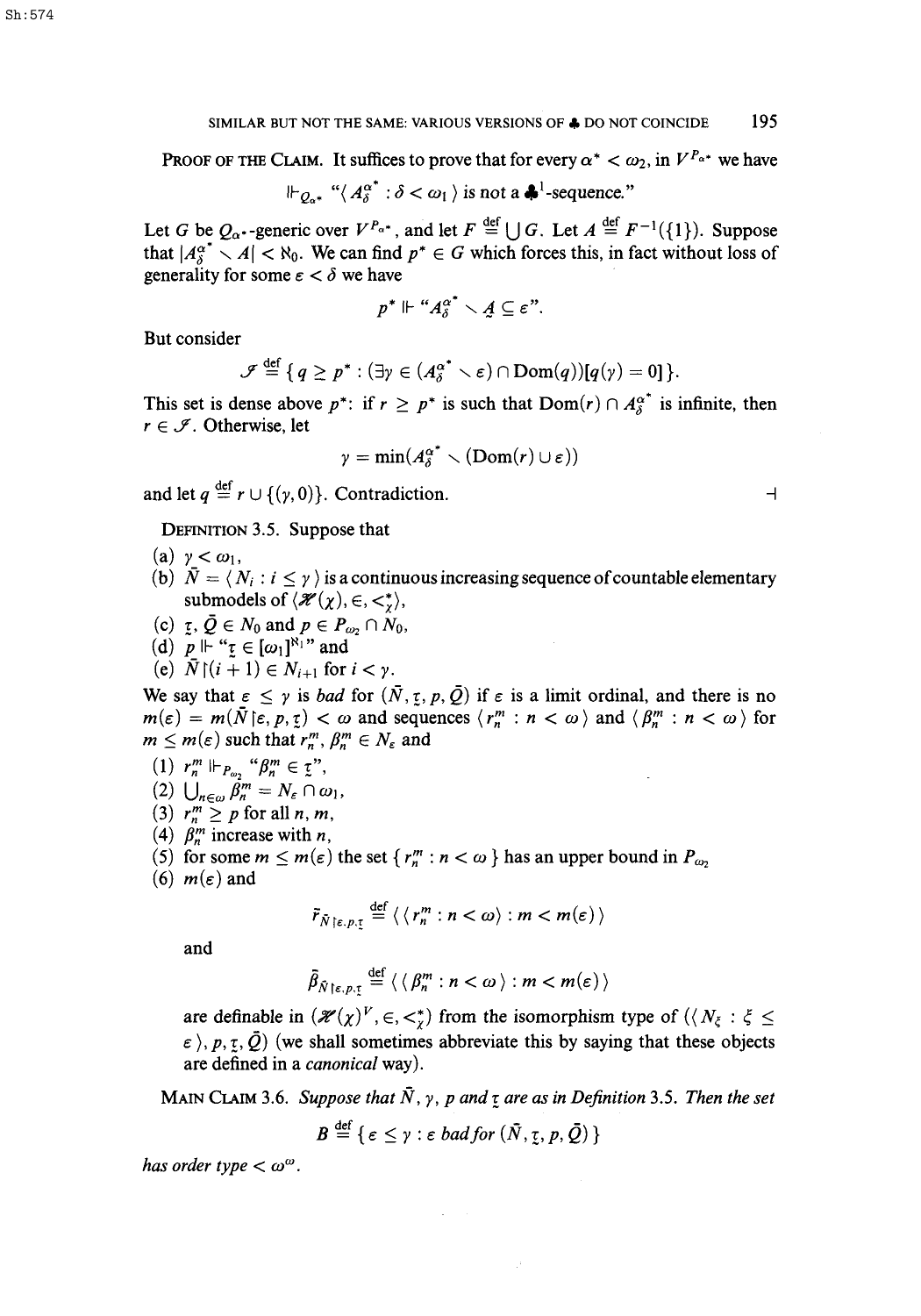PROOF OF THE MAIN CLAIM. Fix such  $\bar{N}$ ,  $\gamma$ ,  $p$  and  $\tau$ . We define  $\bar{p} = \bar{p}(\gamma, \bar{N}, \tau, p)$ as in Subclaim 2.15 and  $p_*, q^*, w^*, b$  as in the proof of Main Claim 2.14. We shall show that  $B \subseteq b$ , by taking any limit ordinal  $\varepsilon^* \in (\gamma + 1) \setminus b$  and showing that it is not in *B.* 

Given  $\varepsilon^*$ , we define  $n^*$ ,  $\xi$  and  $\langle r_n : n < \omega \rangle$  and  $\langle \beta_n : n < \omega \rangle$  the way we did in the proof of Main Claim 2.14. We let  $m(\varepsilon^*) = 2^{n^*} - 1$ . For  $m \le m(\varepsilon^*)$ , we let  $\{i_n^m : n < \omega\}$  be the increasing enumeration of

$$
\{i<\omega: i=m \pmod{2^{n^*}}\}
$$

and let  $r_n^m = r_{i_n^m}$  and  $\beta_n^m = \beta_{i_n^m}$ . We shall show that for some  $m \leq m(\varepsilon^*)$ , the sequence  $\langle r_n^m : n < \omega \rangle$  has an upper bound in  $P_{\omega_2}$ . Recall the definition of  $\alpha_i$  for  $I \leq n^*$  from the proof of Main Claim 2.14. Notice that it is not a priori clear that  $\bigcup_{n<\omega} r_n^m$  is a condition, as it may happen that for some  $l < n^*$  it is forced that

$$
\underline{X}_l \stackrel{\text{def}}{=} \bigcup_{n < \omega} \text{Dom}(r_n^m)(\alpha_l) \cap \underline{A}_{N_{\varepsilon^*} \cap \omega_1}^{\alpha_l}
$$

is infinite, yet  $\bigcup_{n<\omega} r_n^m(\alpha_l) \upharpoonright X_l$  is 0 only finitely often.

By induction on  $l \leq n^*$  we choose  $q_l^* \in P_{\alpha_l}$  and  $k_l < 2^l$ , so that

- (a)  $q_l^* \geq p_* \upharpoonright \alpha_l$ ,
- (b)  $\overline{(\forall n < \omega)} [n = k_l \pmod{2^l} \Longrightarrow r_n \, \alpha_l \leq q_l^*].$

(c) 
$$
q_l^* \leq q_{l+1}^*
$$
.

This clearly suffices, as we have that  $q_{n^*} \in P_{\omega_2}$  is a common upper bound of {  $r_n^{k_{n^*}}$  :  $n < \omega$  }.<br>Let  $q_0^* \stackrel{\text{def}}{=} q^* \upharpoonright \alpha_0 = p_* \upharpoonright \alpha_0$ .

Let  $q_0 = q \alpha_0 = p_*|\alpha_0|$ . Given  $q_l^* \in P_{\alpha_l}$  and  $k_l < 2^l$  for some  $l < n^*$ . Let

$$
\Gamma \stackrel{\text{det}}{=} \{ n < \omega : n = k_l \pmod{2^l} \}.
$$

Let  $k'_1 \stackrel{\text{def}}{=} k_i$  and  $k'_2 \stackrel{\text{def}}{=} k_i + 2^l$ . Then  $\Gamma = \Gamma_1 \cup \Gamma_2$ , where  $\Gamma_1$  and  $\Gamma_2$  are infinite disjoint and defined by the following, for  $j \in \{1, 2\}$ .

$$
\Gamma_j \stackrel{\text{def}}{=} \{ n \in \Gamma : n = k'_j \pmod{2^{l+1}} \}.
$$

If

$$
q_l^* \Vdash \text{``}\bigcup_{n \in \Gamma_j} \text{Dom}(r_n(\alpha_l)) \cap \mathcal{A}_{N_{\varepsilon^*} \cap \omega_l}^{\alpha_l} \text{ finite''}
$$

for at least one  $j \in \{1,2\}$ , let  $j^*$  be the smallest such  $j$  and let  $k_{l+1} \stackrel{\text{def}}{=} k'_j$ . Let

$$
q_{l+1}^* \stackrel{\text{def}}{=} q_l^* \frown \left\{ \left( \alpha_l, \bigcup_{n \in \Gamma_{j^*}} r_n(\alpha_l) \right) \right\} \frown p_* \lceil (\alpha_l, \alpha_{l+1}).
$$

Otherwise, we can find some  $q'_i \in P_{\alpha_i}$  such that  $q'_i \geq q_i^*$  and

$$
q'_{l} \Vdash \text{``}\bigcup_{n \in \Gamma_2} \text{Dom}(r_n(\alpha_l)) \cap \mathcal{A}_{N_{\epsilon^*} \cap \omega_1}^{\alpha_l}
$$
 infinite".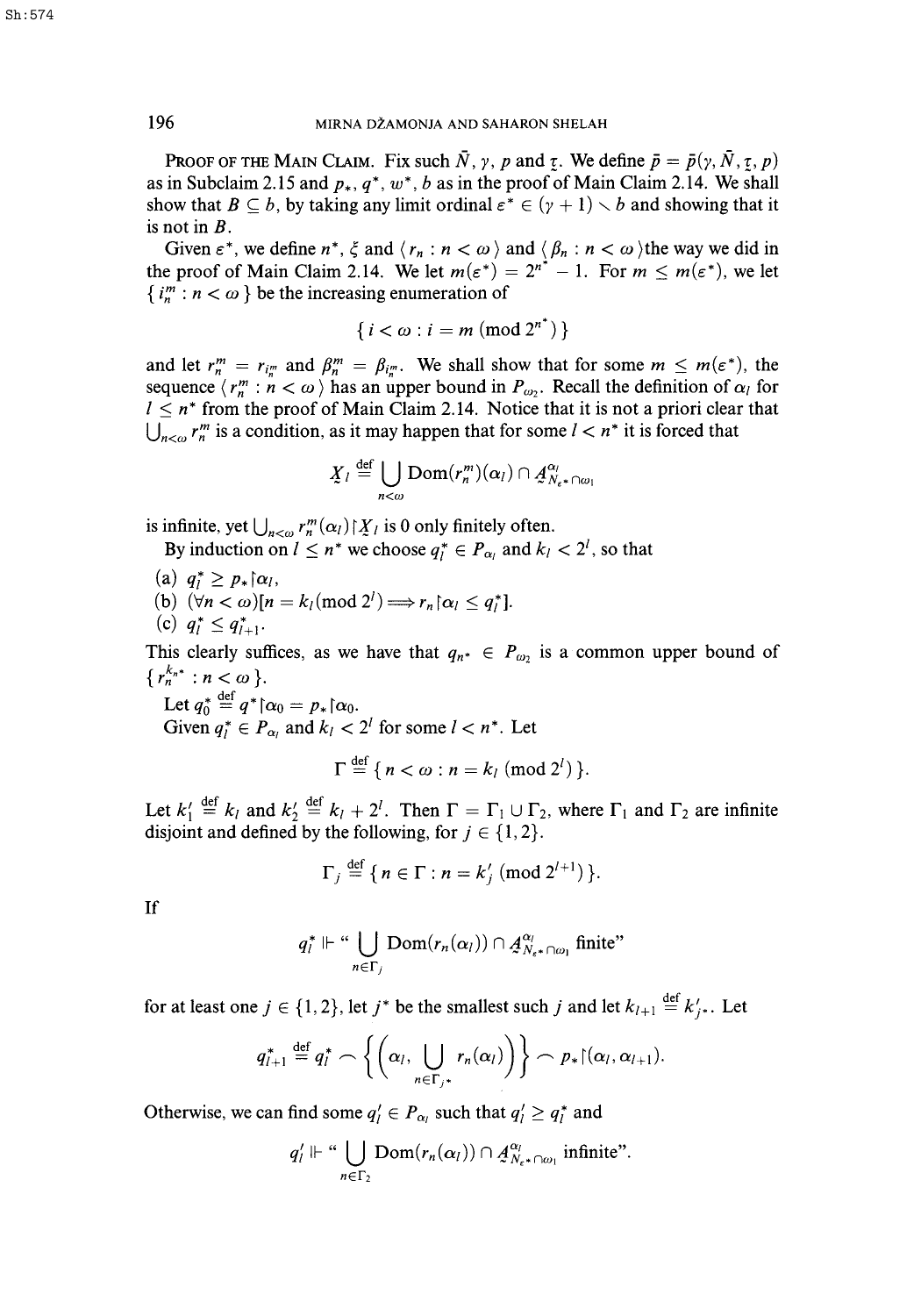Let  $j^* \stackrel{\text{def}}{=} 1$  and  $k_{l+1} \stackrel{\text{def}}{=} k'_1$ , and let

$$
q_{l+1}^* \stackrel{\text{def}}{=} q_l' \frown \left\{ \left( \alpha_l, \bigcup_{n \in \Gamma_1} r_n(\alpha_l) \cup 0_{\bigcup_{n \in \Gamma_2} \text{Dom}(r_n(\alpha_l)) \setminus \xi} \right) \right\} \frown p_* \lceil (\alpha_l, \alpha_{l+1}).
$$

(Remember that for  $n_1 \neq n_2$ , we have that  $Dom(r_{n_1}(\alpha_l)) \setminus \xi$  and  $Dom(r_{n_2}(\alpha_l)) \setminus \xi$ are disjoint.)

Observe, similarly to Subclaim 2.19, that the choice of  $\bar{r}$  and  $\bar{\beta}$  in this proof was  $\Box$ canonical.  $\Box$ 

CLAIM 3.7.  $\Vdash_{P_{\omega_2}} \clubsuit^{\bullet}$ .

PROOF OF THE CLAIM. Let  $\langle \bar{N}^{\delta} = \langle N_i^{\delta} : i < \delta \rangle : \delta < \omega_1 \rangle$  be as in the proof of Claim 2.20, as well as  $N^{\delta}$  for limit ordinal  $\delta < \omega_1$ .

For limit  $\delta < \omega_1$ , we define  $n^*(\delta)$  and  $\langle A_0^m : m \leq m^*(\delta) \rangle$  as follows.

If  $\bar{\beta}_{\bar{N}^{\delta}, p^{\bar{N}_{\delta}}, \bar{\tau}^{\bar{N}_{\delta}}}$  and  $\bar{r}_{\bar{N}^{\delta}, p^{\bar{N}_{\delta}}, \bar{\tau}^{\bar{N}_{\delta}}}$  are well defined, then we let  $m^*(\delta) \stackrel{\text{def}}{=} m_{\bar{N}^{\delta}, p^{\bar{N}_{\delta}}, \tau^{\bar{N}_{\delta}}}$  and *P<sub>N</sub>* i<sub>s</sub> and *n*<sup>n</sup> is and *n*<sup>n</sup> is and *n*<sup>n</sup> is and *n*<sup>n</sup> is and *n*<sup>n</sup> is and *n*<sup>n</sup> is and *n*<sup>n</sup> is and *n*<sup>n</sup> is and *n*<sup>n</sup> is and *n*<sup>n</sup> is and *n*<sup>n</sup> is and *n*<sup>n</sup> is and *n*<sup>n</sup> is and *n*<sup>n</sup> is and *n*<sup>n</sup> is for  $m \leq m^*(\delta)$  we let  $A_{\delta}^m = \{ \beta_n^m : n < \omega \}$ . Otherwise, we let  $m_{\delta}^* = 0$  and  $A_{\delta}^{\circ}$  be the range of any cofinal  $\omega$ -sequence in  $\delta$ .

We claim that

$$
\langle \langle A_{\delta}^m : m \leq m^*(\delta) \rangle : \delta < \omega_1 \rangle
$$

exemplifies that  $V^P \models \clubsuit^{\bullet}(\omega_1)$ .

Suppose that

 $p^* \Vdash " \underline{\tau}^* \in [\omega_1]^{\aleph_1}$  and for all  $\delta$ , m we have  $A_\delta^m \setminus \underline{\tau}^* \neq \emptyset$ ".

Let  $\overline{N}$ , C,  $\delta$  and F be as in the proof of Claim 2.20. It is easily seen that  $q_{n*}$  obtained as in the proof of Main Claim 3.6 exemplifies a contradiction.

#### REFERENCES

[1] U. ABRAHAM, M. RUBIN, and S. SHELAH, *On the consistency of some partition theorems for continuous colorings, and the structure of Hi-dense real order types. Annals of Pure and Applied Logic,* vol. 29 (1985), pp. 123-206.

[2] S. FUCHINO, S. SHELAH, and L. SOUKUP, *Sticks and clubs,* preprint.

[3] **R. B.** JENSEN, *The fine structure of the constructible hierarchy, Annals of Mathematical Logic,* vol. 4 (1972), pp. 229-308.

[4] **I.** JUHASZ, *A weakening of 4>, with applications to topology, Commentationes Mathematicae Universitae Carolinae,* vol. 29 (1988), no. 4, pp. 767-773.

[5] P. KOMJATH, *Set systems with finite chromatic number, European Journal of Combinatorics,* vol. 10 (1989), pp. 543-549.

[6] **K.** KUNEN, *Set theory, an introduction to independence proofs,* North-Holland, Amsterdam, 1980.

[7] A. J. OSTASZEWSKI, *On countably compact perfectly normal spaces, Journal of London Mathematical Society,* vol. 2 (1975), no. 14, pp. 505-516.

[8] M. RAJAGOPALAN, *Compact C-spaces and S-spaces, General topology and its relations to modern analysis and algebra IV, Proceedings of the fourth Prague topological symposium, 1976, Part A: Invited papers* (J. Novak, editor), Lecture Notes in Mathematics, vol. 609, Springer-Verlag, 1977, pp. 179-189.

[9] S. SHELAH, *Proper and improper forcing,* Perspectives in Mathematical Logic, Springer-Verlag, accepted.